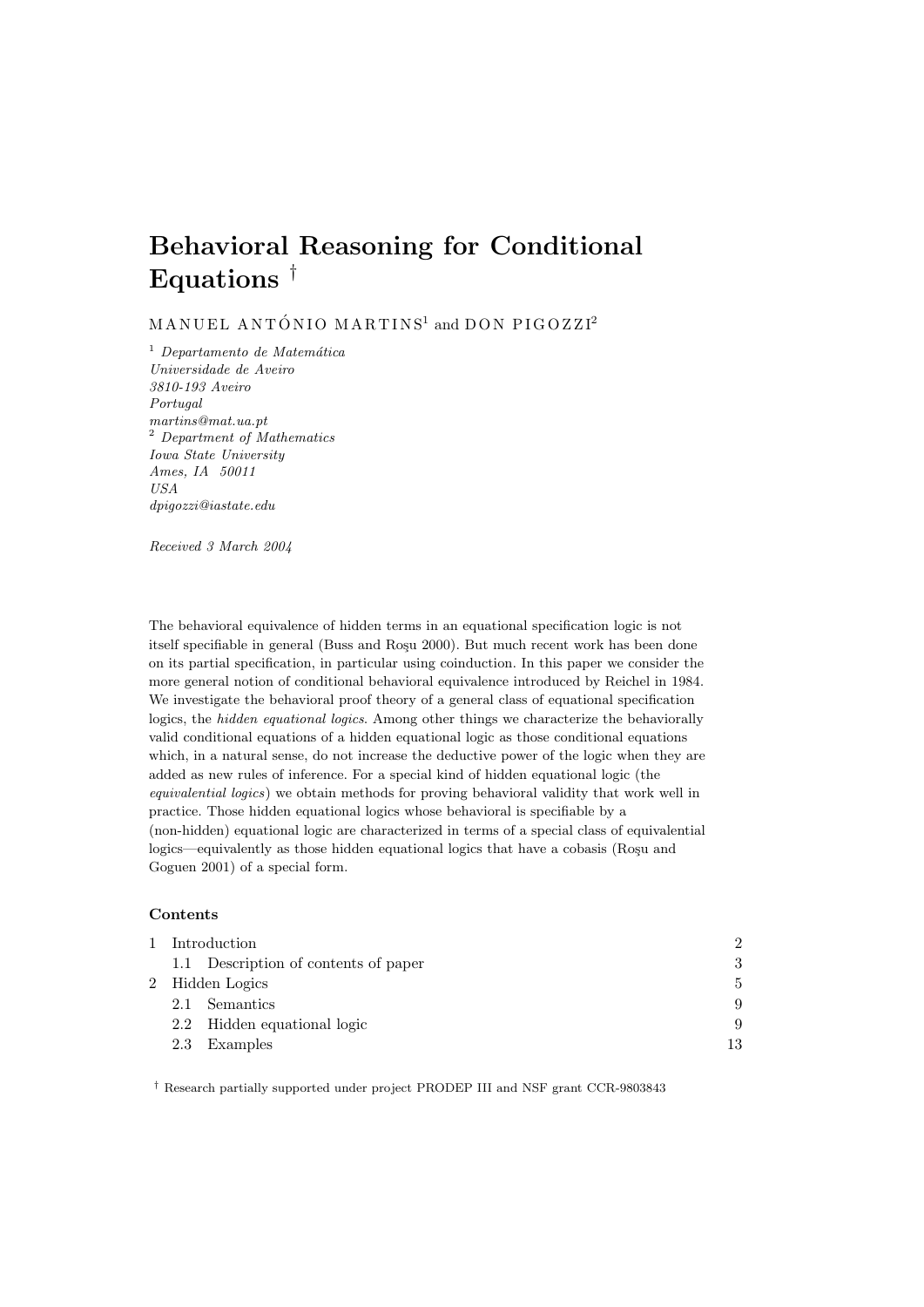# M. A. Martins and D. Pigozzi 2

|            |     | 3 Behavioral Reasoning                                      | 14 |
|------------|-----|-------------------------------------------------------------|----|
|            | 3.1 | Closure of behavioral validity under equational consequence | 19 |
|            |     | 3.2 The specification of behavioral validity                | 21 |
|            |     | 4 Applications                                              | 26 |
| References |     |                                                             | 27 |

#### 1. Introduction

Equational logic serves as the underlying logic in many formal approaches to program specification. The algebraic data types specified in this formal way can be viewed as abstract machines on which the programs are to be run. This is one way of giving a precise algebraic semantics for programs, against which the correctness of a program can be tested. Object oriented programs however present a special challenge for equational methods. A more appropriate model for the abstract machine in the case of of an OO program is, arguably, a state transition system: like a state of such a system, a state of an OO program can be viewed of as encapsulating all pertinent information about the abstract machine when it reaches the state during execution of the program. As a way of meeting this challenge the standard equality predicate can be augmented by behavioral equivalence; in this way many of the characteristic properties of state transition systems can be grafted onto equational logic.

In this approach the data is partitioned into visible and hidden parts, with the latter representing the objects in the object-oriented paradigm. Programs are assumed to output only visible data. Hidden data can be only indirectly compared by comparing the outputs of the programs that take hidden data as input. Two hidden data elements are behaviorally equivalent if every program returns the same value when executed with either of the data elements as input. In formalizing the equational logic intended to specify behavioral equivalence only equations and conditional equations between visible terms are used as axioms and rules of inference; this is so because only visible data is used in the definition of behavioral equivalence. Consequently there is no primitive symbol in the language for equality between hidden terms. Such logics are referred to as hidden equational logics, or HEL's. Here we follow Goguen and Malcolm (Goguen and Malcolm 2000) in the choice of the descriptive term "hidden", but note that they do not explicitly exclude hidden equations and conditional equations as possible axioms and rules of inference.

The central problem is how to specify behavioral equivalence in a computationally effective way, more precisely, how to do this for behavioral validity. An equation is said to be behaviorally valid over a given HEL  $\mathcal L$  if its left- and right-hand sides are behaviorally equivalent under all possible interpretations in the models of  $\mathcal{L}$ . A natural extension of this idea gives a corresponding notion of the behavioral validity of a conditional equation. It is known that this problem is not solvable in general. More specifically, Buss and Roşu (Buss and Roşu 2000) give an example of a hidden equational logic defined by a finite number of equations and conditional equations with the property that the set of behaviorally valid equations (and hence in particular the set of behaviorally valid condi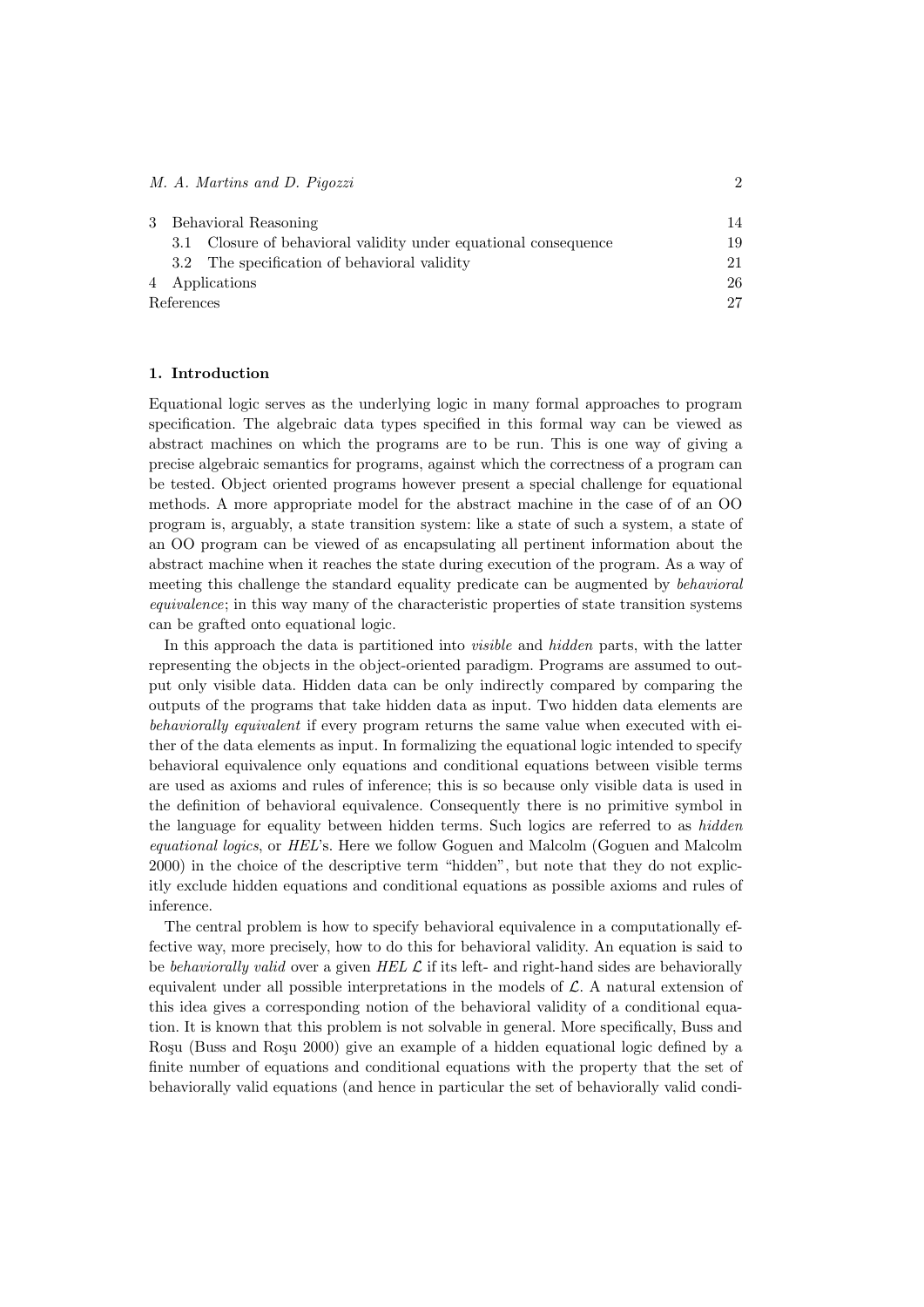tional equations) fails to be either recursively enumerable (RE) or co-RE. So attention has been focused on partial solutions to the problem.

The analogy between hidden equational logic and state-transition systems suggests that the methods of coalgebra, in particular coinduction, might be useful in verifying behavioral validity. And in fact a considerable amount of research has been done on developing various forms of coinduction, usually in combination with the methods of standard equational logic, for verifying behavioral validity for wide classes of hidden equational logics (Bouhoula and Rusinowitch 2002; Goguen and Malcolm 1999; Goguen and Malcolm 2000; Leavens and Pigozzi 2002; Rosu 2000; Rosu and Goguen 2000; Rosu and Goguen 2001). More abstract studies of the behavioral equivalence and validity relations can be found (Bidoit and Hennicker 1996; Hennicker 1997; Martins 2001; Pigozzi 1999).

Most of the previous work in this area has concentrated on HEL's defined by equations and on the development of methods for verifying the behavioral validity of equations. Our approach is more general. We focus on HEL's defined by conditional equations, and we describe various methods, including new forms of coinduction, for verifying the behavioral validity of conditional equations. Some of the methods can be taken as the bases of deterministic algorithms in the proof theory of conditional behavioral validity.

Apart from the emphasis on conditional equations, our approach differs substantially from that taken in most of the work referenced above in being greatly influenced by abstract algebraic logic (see (Pigozzi 2001) where other references can be found). It turns out that the behavioral validity of equations over a given HEL  $\mathcal{L}$ , when viewed as a binary relation on the set of terms, is a congruence relation on the term algebra, in fact the largest congruence that includes all of the theorems of  $\mathcal{L}$ , i.e., all the equations deducible from the axioms and rules of inference. This congruence plays a key role in the hidden equational logic of Goguen and his associates. (This can be seen most clearly in (Rosu and Goguen 2000) where it is explicitly used to import a form of coinduction into the equational logic of hidden data structures, and in Rosu and Goguen's work (Rosu and Goguen 2001) where the notion of a cobasis is used for a similar purpose.) In abstract algebraic logic the scope of the Leibniz congruence of the minimal theory of theorems (as the behavioral validity relation is called) is greatly expanded to apply to arbitrary theories of the most general kind of logical systems, and it plays an important role in almost all investigations. This is the approach we take here. In particular, the theory of models of a HEL, which plays such an important role in the standard development of hidden equational logic, is in large part supplanted by the combinatorial theory of the Leibniz congruences; this gives our work a distinctive proof theoretic flavor that, in our view, adds much by the way of clarity to the theory.

## 1.1. Description of contents of paper

A large part of our theory applies to a much more general class of logical systems than hidden equational logics. In the first part of Section 2 we define the notion of a hidden k-logic. The elementary part of its semantics is developed in Section 2.1.

Hidden k-logics are useful mainly because they encompass, not only the hidden and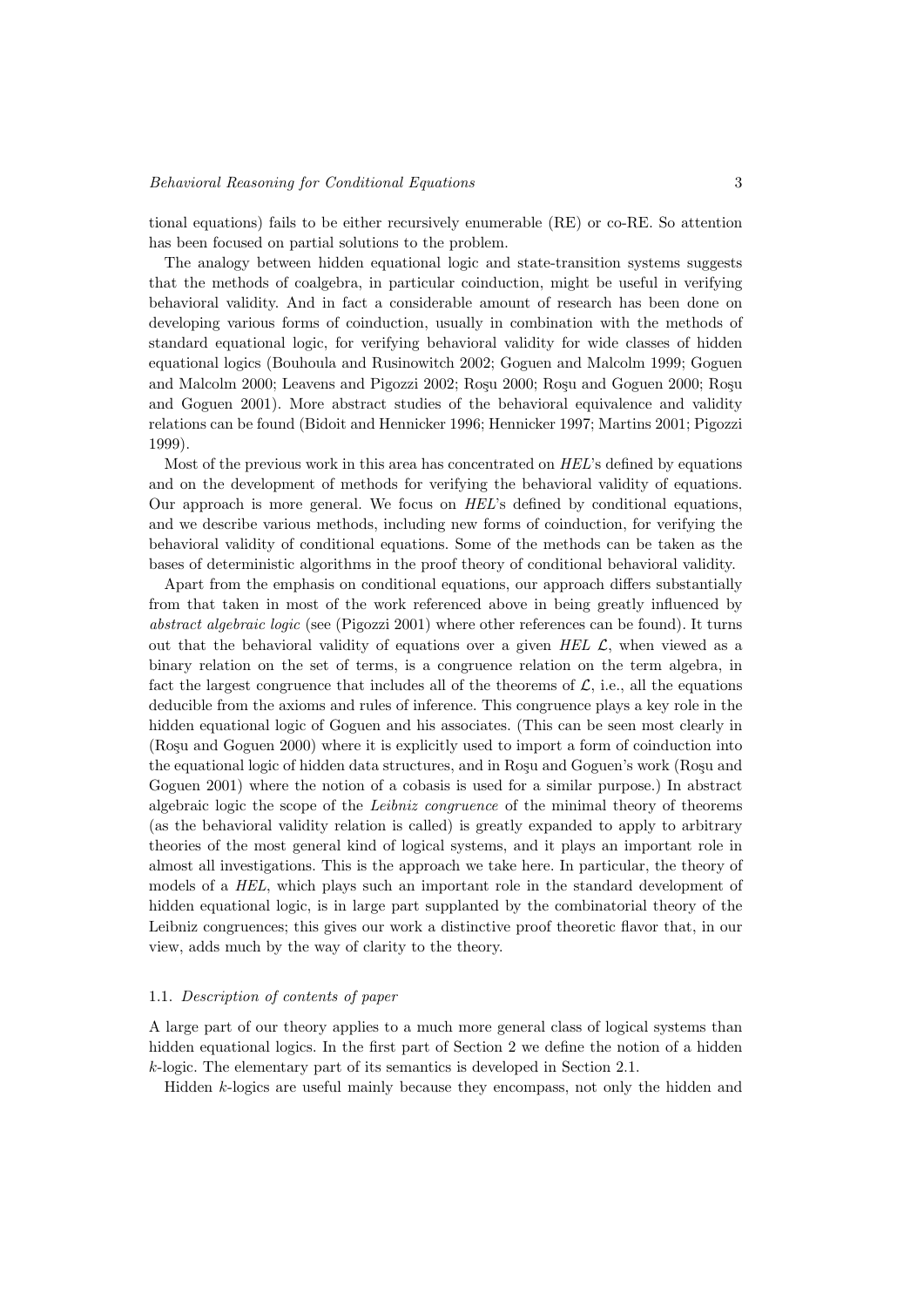standard equational logics, but also Boolean logics (i.e., multi-sorted logics with a Boolean sort in place of equality predicates). It also comprehends all sentential logics, the purview of abstract algebraic logic. The Leibniz congruence is introduced in this general context and its most basic properties are developed. In Section 2.2 we specialize to the hidden equational logics (HEL's) and develop the connection between the Leibniz congruence and the models of HEL that play the most significant role in their metatheory. (These are the the so-called equality models; they form a proper subclass of models in the sense of hidden  $k$ -logics.) The section ends with two representative examples of  $HEL$ 's (Section 2.3).

The relations of behavioral equivalence and validity are defined in the standard way in Section 3, that is in terms of the equality models of the HEL. In the main lemma of the paper (Lemma 3.5) we characterize behavioral validity for a conditional equation in terms of combinatorial properties of Leibniz congruences on the term algebra; this characterization can be viewed as a form of coinduction for conditional equations.

In Section 3.1 we prove that all members of a set of conditional equations  $E$  are behaviorally valid if and only if every conditional equation with visible consequent that is derivable using  $E$  as a set of additional inference rules is already derivable without the aid of  $E$  (Theorem 3.10). This gives a alternative form of coinduction for conditional equations that uses only standard equational logic. It generalizes in a natural way a similar result in (Leavens and Pigozzi 2002, Theorem 3.18) for equations. As a consequence (Corollary 3.12) we get that the set of conditional equations that are behaviorally valid over a HEL is closed under equational consequence in the sense that any conditional equation that is derivable using any set of behaviorally valid conditional equations as additional rules is itself behaviorally valid. Thus coinduction (in either one of its two alternative forms mentioned above) remains sound as well as complete with respect to behavioral validity when augmented by the standard deductive apparatus of equational logic. This turns out to be especially useful in the case of behaviorally specifiable HEL's (see following paragraph) for which there are just a few behaviorally valid equations and conditional equations that, once their behavioral validity is verified by coinduction, can be used to derive all other behavioral validities by means of standard equational logic. An example of the use of this technique for establishing the behavioral validity of equations can be found in (Leavens and Pigozzi 2002).

In Section 3.2 we turn to the problem of characterizing HEL's whose behaviorally valid conditional equations can be derived, in standard equational logic (without coinduction), from some set of possibly hidden equations and conditional equations (the set need not be finite or even recursively enumerable). Such HEL's are said to be behaviorally specifiable (see Definition 3.13 and the following theorem).

A sorted system of sorted systems of visible equations  $E(x, y)$  in two variables is said to be an *equivalence system* (Definition 3.16) for a HEL  $\mathcal L$  if certain special visible equations and visible conditional equations, with possibly infinitely many conditions, are derivable in L that collectively guarantee that  $E(x, y)$  defines the Leibniz congruences in a natural way (Theorem 3.17).  $\mathcal L$  is (finitely) equivalential if it has an equivalence system  $E(x, y)$ (such that each of the special visible conditional equations mentioned have only a finite number of conditions). By Theorem 3.19 a HEL is behaviorally specifiable if and only if it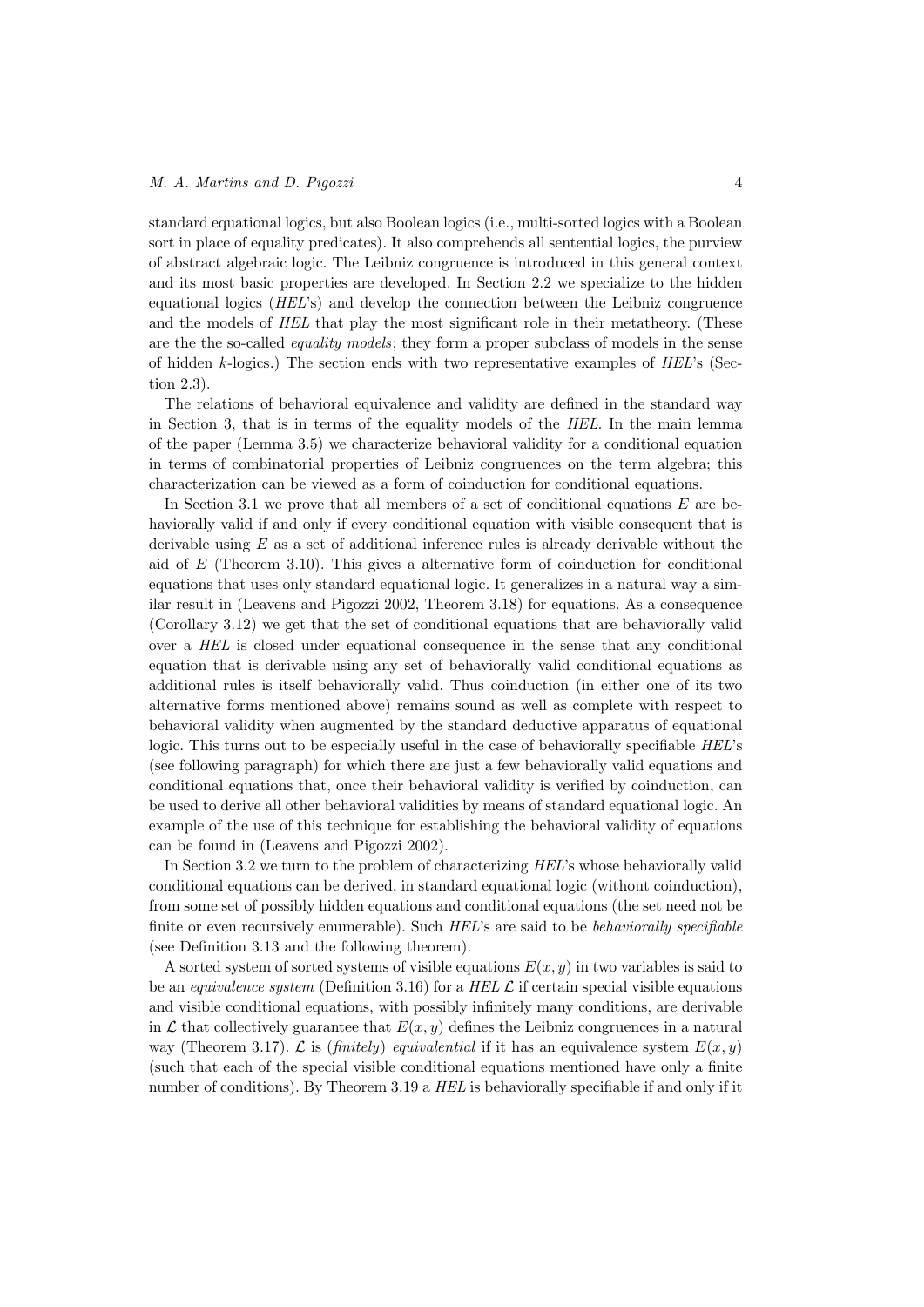is finitely equivalential. (This theorem is a special case of a more general result in (Pigozzi 1999).) Moreover, it is also shown that there that a HEL is behaviorally specifiable if and only if it has a cobasis (in the sense of (Roşu and Goguen 2001)) of a special kind.

If  $\mathcal L$  has an equivalence system, then every conditional equation can be transformed into a set of visible conditional equations with possibly infinitely many conditions such that the original conditional equation is behaviorally valid if and only if each of its transforms is derivable in  $\mathcal{L}$ ; in the case of a finite equivalence system, the set of transforms is finite and each is a standard conditional equation (Theorem 3.20). This result can be useful in practice since many HEL's have equivalence systems and even finite equivalence systems. In the last section of the paper we return in this regard to the examples of Section 2.3.

## 2. Hidden Logics

From the beginning, we distinguish visible and hidden data by separating the set of sorts in two parts, visible and hidden, in the definition of signature.

A hidden (sorted) signature is a triple

$$
\Sigma = \langle SORT, VIS, \langle OP_{\tau} : \tau \in Type \rangle \rangle,
$$

where  $SORT$  is a countable non-empty set of sorts,  $VIS$  is a subset of  $SORT$ , which we call the set of *visible sorts*, and  $OP_\tau$  is a countable set of operation symbols of type  $\tau$ . We call the sorts in  $SORT \setminus VIS$  hidden sorts.

 $\Sigma$  is said to be *standard* if there is a ground term of every sort.

Let B be a sorted set. We say that B is locally countable (finite), if for every sort  $S$ ,  $B<sub>S</sub>$  is a countable (finite) set. An algebra A is locally countable (finite) if its carrier set is locally countable (finite).

Let  $X = \langle X_S : S \in \mathit{SORT} \rangle$  be a fixed locally countable sorted set of variables. We define the sorted set  $T_{\text{ex}}(X)$  of terms (or formulas) in the signature  $\Sigma$  as usual. We define in the natural way the operations in Te<sub> $\Sigma$ </sub>(X) to get the term algebra over the signature Σ.

It is well known that  $\text{Te}_{\Sigma}(X)$  has the universal mapping property over X in the sense that, for every  $\Sigma$ -algebra A and every sorted map  $h : X \to A$ , called an *assignment*, there is a unique sorted homomorphism  $h^* : \text{Te}_{\Sigma}(X) \to A$ . In the sequel we will not distinguish these two maps. In particular a map from  $X$  to the set of terms, and its unique extension to an endomorphism of  $Te_{\Sigma}(X)$ , is called a *substitution*. Substitutions are represented by the Greek letters  $\sigma, \tau, \ldots$  Since X is assumed fixed throughout the paper, we normally write Te<sub>Σ</sub> in place of Te<sub>Σ</sub>(X); similarly, we may write simply Te when  $\Sigma$  is clear from context.

To provide a context that allows us to deal simultaneously with specification logics that are assertional (for example ones with a Boolean sort) and equational, we introduce the notion of a k-term for any nonzero natural number k; a k-term of sort S over  $\Sigma$  is just a sequence of  $k \Sigma$ -terms all of the same sort S. k-terms are indicated by overlining, so  $\overline{\varphi}$ :  $S = \langle \varphi_0 : S, ..., \varphi_{k-1} : S \rangle$ . When we do not want to make the common sort of each term of  $\bar{\varphi}$  explicit, we simply write it as  $\bar{\varphi}$ . Te<sup>k</sup><sub>2</sub> is the sorted set of all k-terms over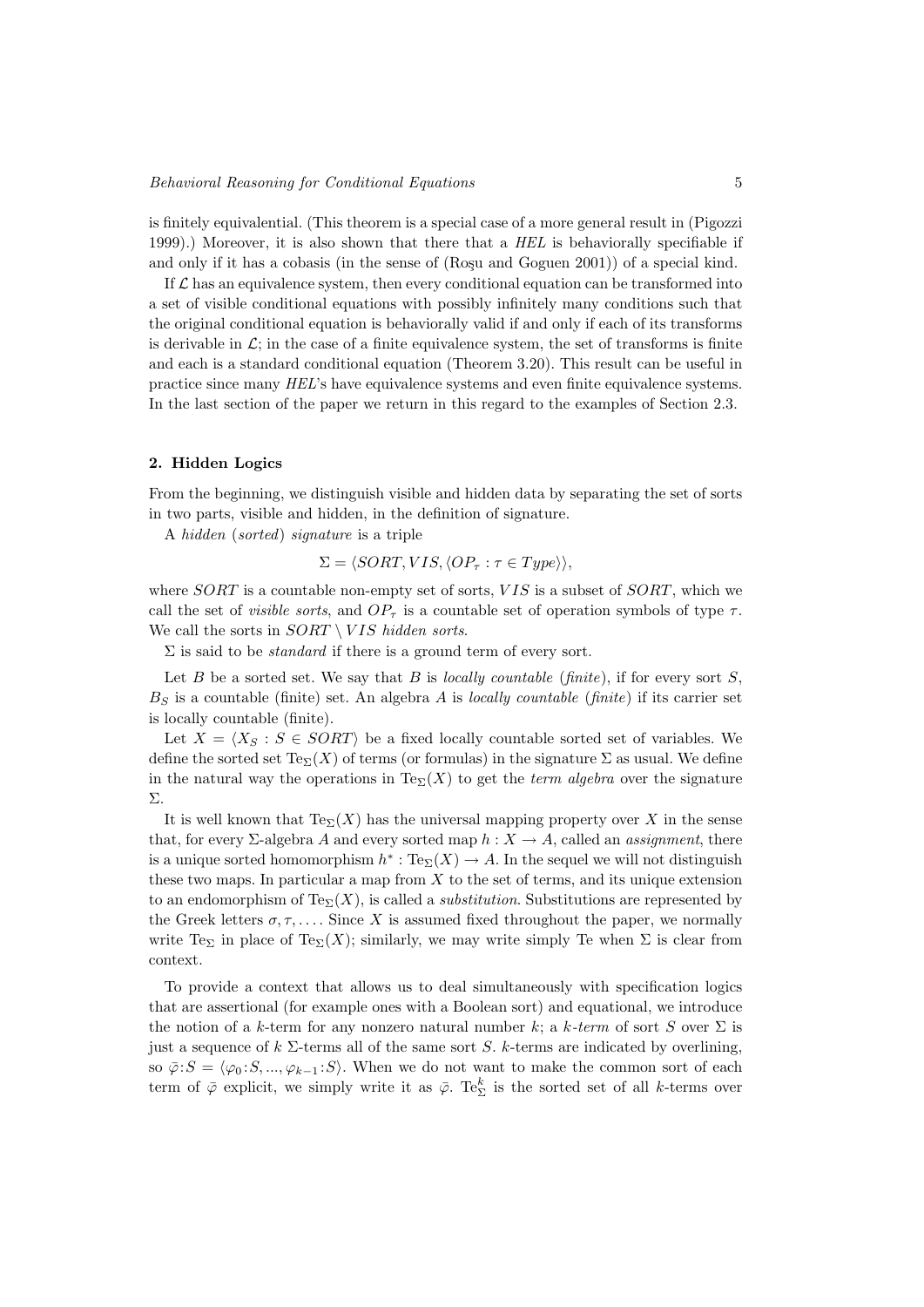# M. A. Martins and D. Pigozzi 6

Σ. Thus Te<sup>k</sup><sub>Σ</sub> =  $\langle Te_{S}^k : S \in \text{SORT} \rangle$ . The set of all visible k-terms  $(Te_{Σ}^k)_{VIS}$  is the set  $\langle (\text{Te}_{\Sigma}^k)_V : V \in VIS \rangle.$ 

A k-data structure (or a k-abstract machine) over  $\Sigma$  is a pair  $\mathcal{A} = \langle A, F \rangle$ , where A is a  $\Sigma$ -algebra and  $F \subseteq A_{VIS}^k$ . An example of a 2-data structure is any model of the free hidden equational logic over  $\Sigma$  ( $HEL_{\Sigma}$ ) considered below (Definition 2.7). The standard model of HEL<sub>Σ</sub> is of the form  $\langle A, id_{A_{VIS}}\rangle$ , where A is a Σ-algebra and  $id_{A_{VIS}}$  is the identity relation on the visible part of  $A$ , but one gets more general 2-data structures as models by taking any congruence relation on the visible part of A in place of  $id_{A_{VIS}}$ . We can also consider the free Boolean logic over  $\Sigma$  if it has a Boolean sort. Here the standard models are the 1-data structures  $\langle A, \{true\}\rangle$ , where A is a  $\Sigma$ -algebra such that  $A_{VIS}$  is the two-element Boolean algebra. In a general model,  $A_{VIS}$  is an arbitrary Boolean algebra and  $\{true\}$  is replaced by an arbitrary filter on  $A_{VIS}$ .

Let  $\langle A, F \rangle$  be a k-data structure. A congruence relation  $\Theta$  on A is compatible with F if the following conditions holds for all  $\bar{a}, \bar{a}' \in A_S^k$ . If  $a_i \equiv a'_i(\Theta)$  for all  $i \leq k$ , then  $\bar{a} \in F$ iff (i.e., if and only if)  $\bar{a}' \in F$ .

**Definition 2.1.** Let  $\langle A, F \rangle$  be a k-data structure. Then the Leibniz congruence of F on A is the largest congruence relation on A compatible with F. We denote it by  $\Omega_A(F)$ .

It is not difficult to see that such a largest congruence relation on A always exists.

One of the main properties of the Leibniz congruence is its preservation under inverse images of surjective homomorphisms. This is given in the following lemma. Let  $h : B \to A$ be a mapping between sets. If  $\bar{b} = \langle b_1, \dots, b_k \rangle \in B^k$ , then  $h(\bar{b}) = \langle h(b_1), \dots, h(b_k) \rangle \in A^k$ , and if  $\bar{a} = \langle a_1, \dots, a_k \rangle \in A^k$ , then  $h^{-1}(\bar{a}) = \{ \bar{b} \in B^k : h(\bar{b}) = \bar{a} \}.$ 

**Lemma 2.2.** Let  $\mathcal{A} = \langle A, F \rangle$  be a k-data structure over  $\Sigma$ , and let B be a  $\Sigma$  algebra and  $h : B \to A$  a surjective homomorphism. Then

$$
h^{-1}(\Omega(F)) = \Omega(h^{-1}(F))).
$$
\n(1)

*Proof.*  $h^{-1}(\Omega(F))$  is a congruence on B, and it is compatible with  $h^{-1}(F)$  since  $\Omega(F)$  is compatible with F. So  $h^{-1}(\Omega(F)) \subseteq \Omega(h^{-1}(F))$ , by definition of the Leibniz congruence.

To prove the reciprocal inclusion we first note that,

$$
\Omega(h^{-1}(F)) \subseteq h^{-1}(\Omega(F)) \quad \text{iff} \quad h(\Omega(h^{-1}(F))) \subseteq \Omega(F).
$$

To see this it suffices to observe that the two inclusions  $hh^{-1}((\Omega(F)) \subseteq \Omega(F)$  and  $\Omega(h^{-1}(F)) \subseteq h^{-1}h(\Omega(h^{-1}(F)))$  hold (without the assumption that h is surjective).

Let  $\Theta$  be the congruence generated by  $h(\Omega(h^{-1}(F)))$ . Since h is surjective,  $\Theta$  is the transitive closure of  $h(\Omega(h^{-1}(F)))$ . Hence it is enough to prove that  $h(\Omega(h^{-1}(F)))$  is compatible with F.

Let  $\bar{a}, \bar{a}' \in A_S^k$  such that  $\bar{a} \in F_S$  and  $\bar{a} \equiv \bar{a}'(h(\Omega(h^{-1}(F)))_S^k)$  (i.e., for all  $i \leq k$ ,  $a_i \equiv a'_i \left( h(\Omega(h^{-1}(F)))_S \right)$  where  $\bar{a} = (a_1, \ldots, a_k)$  and  $\bar{a}' = (a'_1, \ldots, a'_k)$ ). Let  $\bar{b}, \bar{b}' \in B_S^k$ <br>such that  $\bar{b} \equiv \bar{b}' \left( \Omega(h^{-1}(F))_S \right)$  and  $h(\bar{b}) = \bar{a}$  and  $h(\bar{b}') = \bar{a}'$  Then  $\bar{b} \in h^{-1}(F_S)$ . Hence  $\bar{b}' \in h^{-1}(F_S)$  since  $\Omega(h^{-1}(F))$  is compatible with  $h^{-1}(F)$ . So  $\bar{a}' \in F_S$ .  $\Box$ 

If  $A = \langle A, F \rangle$  is a k-data structure over  $\Sigma$ , we can form the quotient structure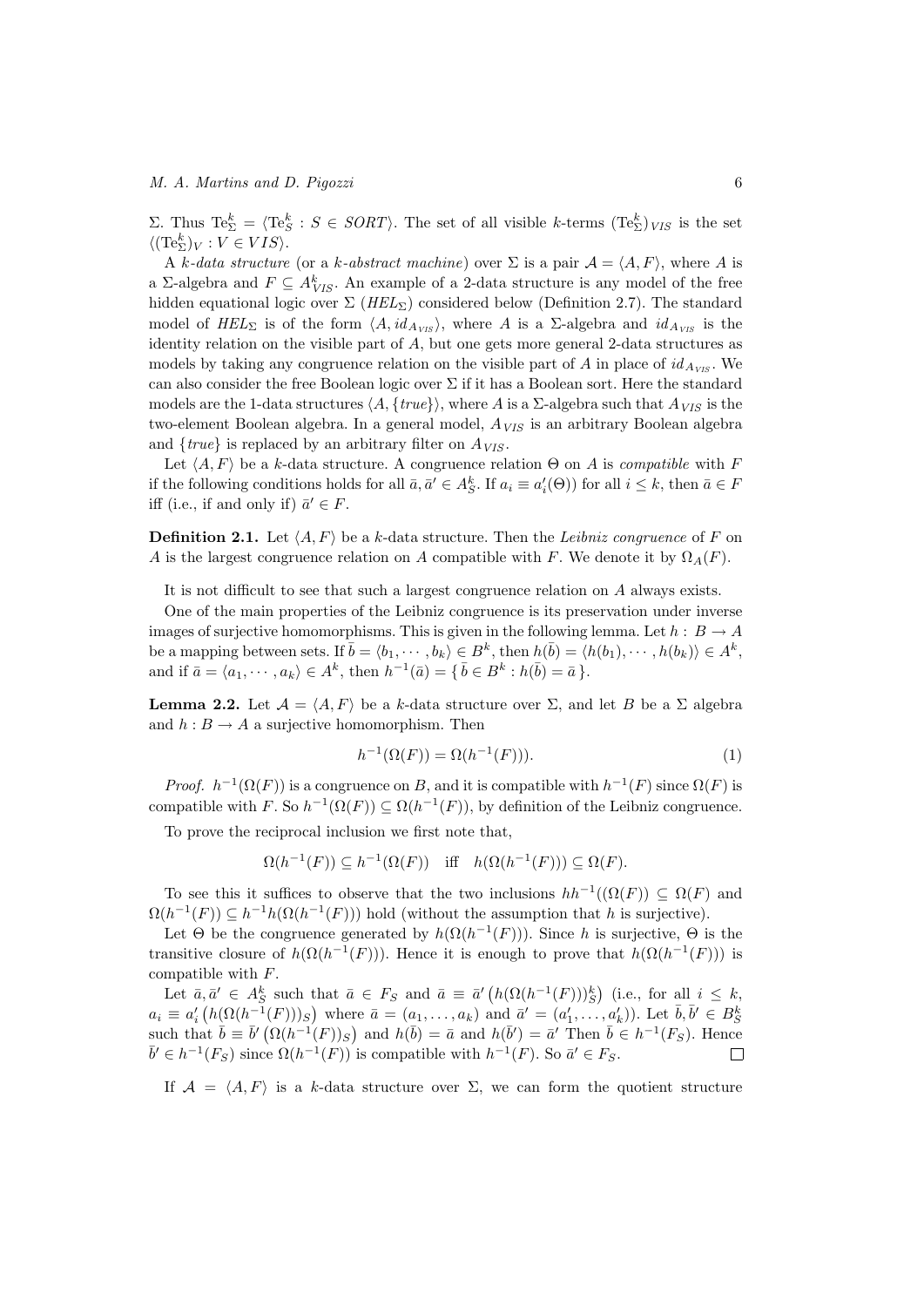$\mathcal{A}/\Omega(F) = \langle A, F \rangle / \Omega(F) = \langle A/\Omega(F), F/\Omega(F) \rangle$ , where  $A/\Omega(F)$  is the quotient of A and  $F/\Omega(F) = \{ (a_1/\Omega(F), \ldots, a_k/\Omega(F)) : (a_1, \ldots, a_k) \in F \}$ . A is said to be reduced if  $\Omega(F)$ is the identity congruence on A.

**Corollary 2.3.** The quotient of any  $k$ -data structure by the Leibniz congruence is reduced.

*Proof.* Let  $\langle A, F \rangle$  be a k-data structure over  $\Sigma$ . Let  $h : A \to A/\Omega(F)$  be the natural homomorphism and note that  $\Omega(F)$  is the kernel of h. By the lemma,  $h^{-1}(\Omega(F/\Omega(F)))$  =  $\Omega(h^{-1}(F/\Omega(F))) = \Omega(F)$ . So  $\Omega(F/\Omega(F))$  is the identity congruence on  $A/\Omega(F)$ .  $\Box$ 

A systematic study of the Leibniz congruence in hidden k-logics can be found in (Pigozzi 1999); in particular a proof of the following characterization of the Leibniz congruence can be found there.†

If A is a  $\Sigma$ -algebra and  $\overline{\varphi}(x_1 : T_1, \ldots, x_n : T_n)$  is a k-term and  $(a_1, \ldots, a_n) \in A_{T_1} \times$  $\cdots \times A_{T_n}$ , then we denote by  $\bar{\varphi}^A(a_1,\ldots,a_n)$  the value  $\bar{\varphi}$  takes in A when the variables  $x_1, \ldots, x_n$  are interpreted respectively by  $a_1, \ldots, a_n$ . More algebraically,  $\bar{\varphi}^A(a_1, \ldots, a_n)$  $h(\varphi)$ , where  $h: X \to A$  is any assignment such that  $h(x_i) = a_i$  for all  $i \leq n$ .

**Theorem 2.4 ((Pigozzi 1999)).** Let  $\Sigma$  be a hidden signature and let  $\mathcal{A} = \langle A, F \rangle$  be a k-data structure over  $\Sigma$ . Then, for every  $S \in \mathcal{SORT}$  and for all  $a, a' \in A_S$ ,  $a \equiv a'$   $(\Omega(F)_S)$ iff for every visible k-term  $\overline{\varphi}(z : S, u_1 : Q_1, ..., u_m : Q_m) : V$  and for all  $\langle b_1, ..., b_m \rangle \in A_{Q_1} \times$  $\cdots \times A_{Q_m},$ 

$$
\bar{\varphi}^A(a, b_1, \dots, b_m) \in F_V \quad \text{iff} \quad \bar{\varphi}^A(a', b_1, \dots, b_m) \in F_V. \tag{2}
$$

*Proof.* Let  $\Theta$  be the *SORT*-sorted binary relation on A where  $\Theta_S$  is the set of pairs  $\langle a, a' \rangle \in A_S^2$  such that for every visible k-term  $\overline{\varphi}(z:S, \overline{u}:\overline{Q})$ : V the condition (2) holds for all  $\bar{b} := \langle b_1, \ldots, b_m \rangle \in A_{\bar{Q}} := A_{Q_1} \times \cdots \times A_{Q_m}$ . It is easy to see that  $\Theta$  is a equivalence relation on A. To see it is a congruence relation, let  $O$  be an operation of type  $T_1, \ldots, T_n \to S$  and suppose  $\langle \bar{a}, \bar{a}' \rangle \in \Theta_{\bar{T}}$ . We must show that, for any visible k-term  $\overline{\varphi}(z : S, \overline{u} : \overline{Q}) : V$ , with the designated variable  $z : S$ , and for all parameters  $\overline{b} \in A_{\overline{Q}}$ , we have

$$
\bar{\varphi}^A\big(O^A(\bar{a}, \bar{b})\big) \in F_V \quad \text{iff} \quad \bar{\varphi}^A\big(O^A(\bar{a}', \bar{b})\big) \in F_V. \tag{3}
$$

Consider any  $i \leq n$ . Using the assumption  $\langle a_i, a'_i \rangle \in \Theta_{T_i}$  and taking  $x_i$  as the designated variable,  $x_1, \ldots, x_{i-1}, x_{i+1}, \ldots, x_n, u_1, \ldots, u_n$  as parametric variables, and  $a_1, \ldots, a_{i-1}$ ,  $a'_{i+1}, \ldots, a'_n, b_1, \ldots, b_n$  as parameters we have

$$
\bar{\varphi}^{A}(O^{A}(a_{1},...,a_{i-1},a_{i},a'_{i+1},...,a'_{n},\bar{b})) \in F_{V}
$$
  
iff 
$$
\bar{\varphi}^{A}(O^{A}(a_{1},...,a_{i-1},a'_{i},a'_{i+1},...,a'_{n},\bar{b})) \in F_{V}.
$$

Since this equivalence holds for all  $i \leq n$ , (3) holds, and hence  $\Theta$  is a congruence.

To see that  $\Theta$  is compatible with F, consider  $\bar{a}, \bar{a}' \in A_T^k$  such that  $\bar{a} \equiv \bar{a}'$  ( $\Theta_T^k$ ). Let

<sup>†</sup> In the case of single-sorted 1-data structures, this result was well known in the literature of sentential logic; see for example (Blok and Pigozzi 1989).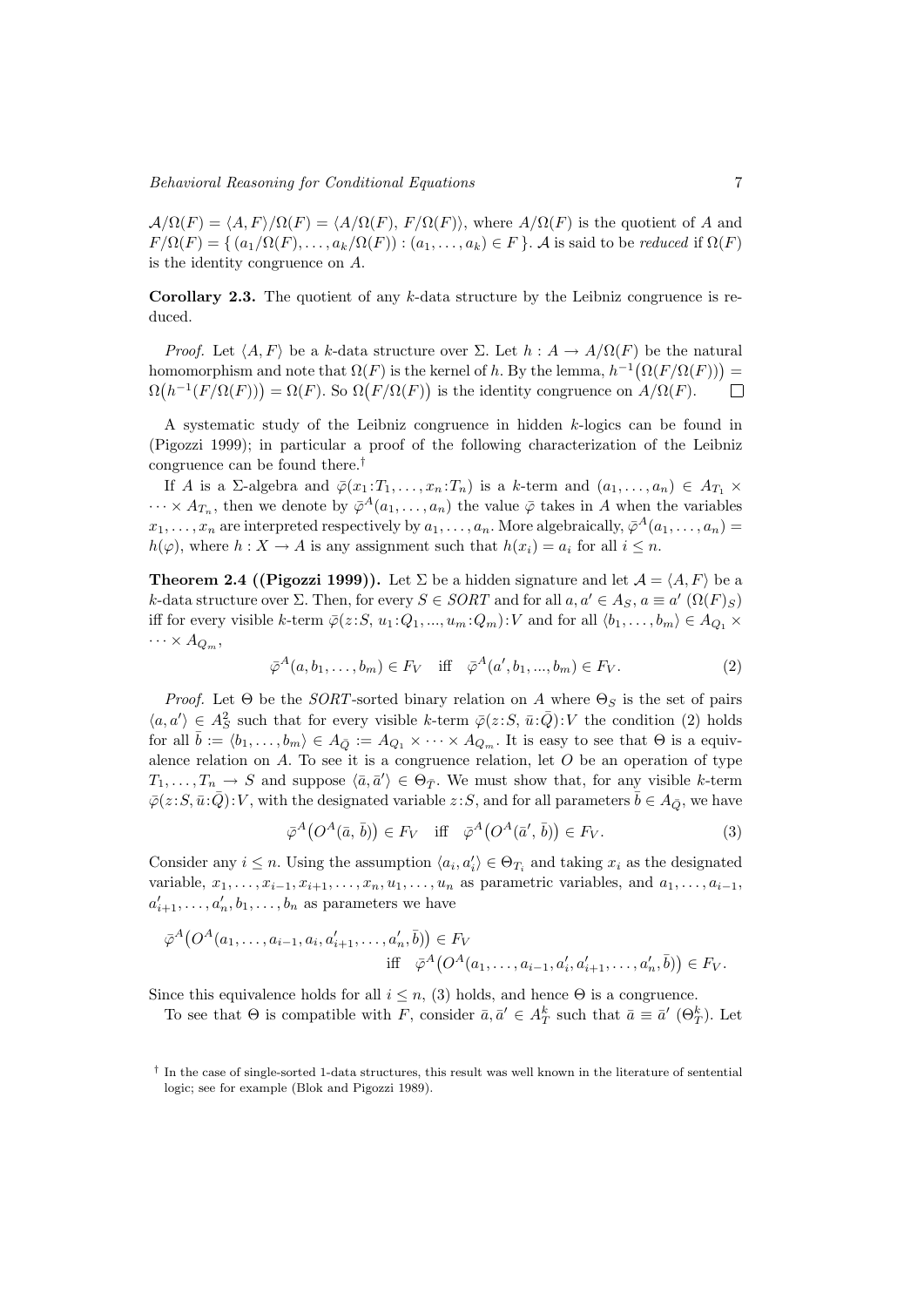## M. A. Martins and D. Pigozzi 8

 $\overline{\varphi}(\overline{x})$  be the k-sequence of pairwise distinct variables  $\overline{x} = \langle x_1 : T, \ldots, x_n : T \rangle$  (called a k*variable*). Using the assumption  $a_i \equiv a'_i$  ( $\Theta_T$ ) and taking  $x_i$  as the designated variable and  $a_0, \ldots, a_{i-1}, a'_{i+1}, \ldots, a'_n$  as parameters we have, for each  $i < n$ ,

$$
\langle a_1, \ldots, a_{i-1}, a_i, a'_{i+1}, \ldots, a'_n \rangle \in F_V \quad \text{iff} \quad \langle a_1, \ldots, a_{i-1}, a'_i, a'_{i+1}, \ldots, a'_n \rangle \in F_V.
$$

So  $\bar{a} \in F_V$  iff  $\bar{a}' \in F_V$ . Thus  $\Theta$  is compatible with F.

Finally, we must show that  $\Theta$  is the largest congruence on A compatible with F. Let  $\Phi$  be any congruence on A that is compatible with F. Assume  $a \equiv a'$  ( $\Phi_S$ ). Let  $\overline{\varphi}(z : S, \overline{u} : \overline{Q}) : V$  be a visible k-term with designated variable  $z : S$ , and let  $\overline{b} \in A_{\overline{Q}}$  be a system of parameters. By the congruence property of  $\Phi$ ,  $\bar{\varphi}^A(a,\bar{b}) \equiv \bar{\varphi}^A(a',\bar{b})$ . So by the compatibility of  $\Phi$  with F we have  $\overline{\varphi}^A(a, \overline{b}) \in F_V$  iff  $\overline{\varphi}^A(a', \overline{b})$ . Thus  $\Phi \subseteq \Theta$ .

For the purposes of this work it is convenient to define a hidden k-logic as an abstract closure relation on the set of k-terms, independently of any specific choice of axioms and rules of inference. By an *closure relation* on  $Te_{\Sigma}^k$  we mean a binary relation  $\vdash \subseteq$  $\mathcal{P}(\text{Te}_{\Sigma}^k) \times \text{Te}_{\Sigma}^k$  between subsets of k-terms and individual k-terms satisfying the following conditions. (1)  $\Gamma \vdash \bar{\gamma}$  for each  $\bar{\gamma} \in \Gamma$ ; (2)  $\Gamma \vdash \bar{\varphi}$  and  $\Delta \vdash \bar{\gamma}$  for each  $\bar{\gamma} \in \Gamma$  implies  $\Delta \vdash \bar{\varphi}$ . The closure relation is finitary if  $\Gamma \vdash \bar{\varphi}$  implies  $\Delta \vdash \bar{\varphi}$  for some globally finite subset  $\Delta$  of Γ. It is *substitution-invariant* if  $\Gamma \vdash \bar{\varphi}$  implies  $\sigma(\Gamma) \vdash \sigma(\bar{\varphi})$  for every substitution  $\sigma: X \to \text{Te}_{\Sigma}$ . Every closure relation  $\vdash$  on  $\text{Te}_{\Sigma}^k$  has a natural extension to a relation, also denoted by  $\vdash$ , between subsets of Te<sup>k</sup><sub>2</sub>. It is defined by  $\Gamma \vdash \Delta$  if  $\Gamma \vdash \varphi$  for each  $\varphi \in \Delta$ . Moreover, if  $\Gamma = \langle \Gamma_S : S \in \text{SORT} \rangle$  and  $\Delta = \langle \Delta_S : S \in \text{SORT} \rangle$  are sorted systems of sets of k-terms, then by  $\Gamma \vdash \Delta$  we will mean  $\bigcup_{S \in \text{SORT}} \Gamma_S \vdash \bigcup_{S \in \text{SORT}} \Delta_S$ .

**Definition 2.5.** An hidden k-logic over a hidden signature  $\Sigma$  is a pair  $\mathcal{L} = \langle \Sigma, \vdash_{\mathcal{L}} \rangle$ , where  $\Sigma$  is a hidden signature and  $\vdash_{\mathcal{L}}$  is a substitution-invariant closure relation on the set  $(\text{Te}_{\Sigma}^{k})_{VIS}$  of visible k-terms.

A hidden k-logic is *specifiable* if  $\vdash_{\mathcal{L}}$  is finitary.

A hidden k-logic with  $VIS = SORT$  will be called a *visible k-logic*, or simply a k-logic. By a sentential logic we mean a homogeneous (one-sorted) specifiable visible 1-logic.

Normally a specifiable hidden k-logic is presented by a set of axioms (visible terms) and inference rules of the general form

$$
\frac{\overline{\varphi}_0:V_0,\ldots,\overline{\varphi}_{n-1}:V_{n-1}}{\overline{\varphi}_n:V_n},\tag{4}
$$

where  $\bar{\varphi}_0, ..., \bar{\varphi}_n$  are all visible k-terms. A visible k-term  $\bar{\psi}$  is *directly derivable* from a set  $\Gamma$  of visible k-terms by a rule such as (4) if there is a substitution  $h: X \to \text{Te}_{\Sigma}$ such that  $h(\bar{\varphi}_n) = \bar{\psi}$  and  $h(\bar{\varphi}_0), \ldots, h(\bar{\varphi}_{n-1}) \in \Gamma$ .  $\bar{\psi}$  is derivable from  $\Gamma$  by a given set of axioms and rules of inference if there is a finite sequence of k-terms terminating in  $\bar{\psi}$ such that each k-term in the sequence is either a substitution instance of an axiom or directly derivable from  $\Gamma$  by one of the rules of inference.

It is well known, and straightforward to show, that a hidden  $k$ -logic  $\mathcal L$  is specifiable iff there exists a (possibly) infinite set of axioms and rules of inference such that, for any visible k-terms  $\bar{\psi}$  and any set Γ of visible k-terms,  $\Gamma \vdash_{\mathcal{C}} \bar{\psi}$  iff  $\bar{\psi}$  is derivable from Γ by the given set of axioms and rules.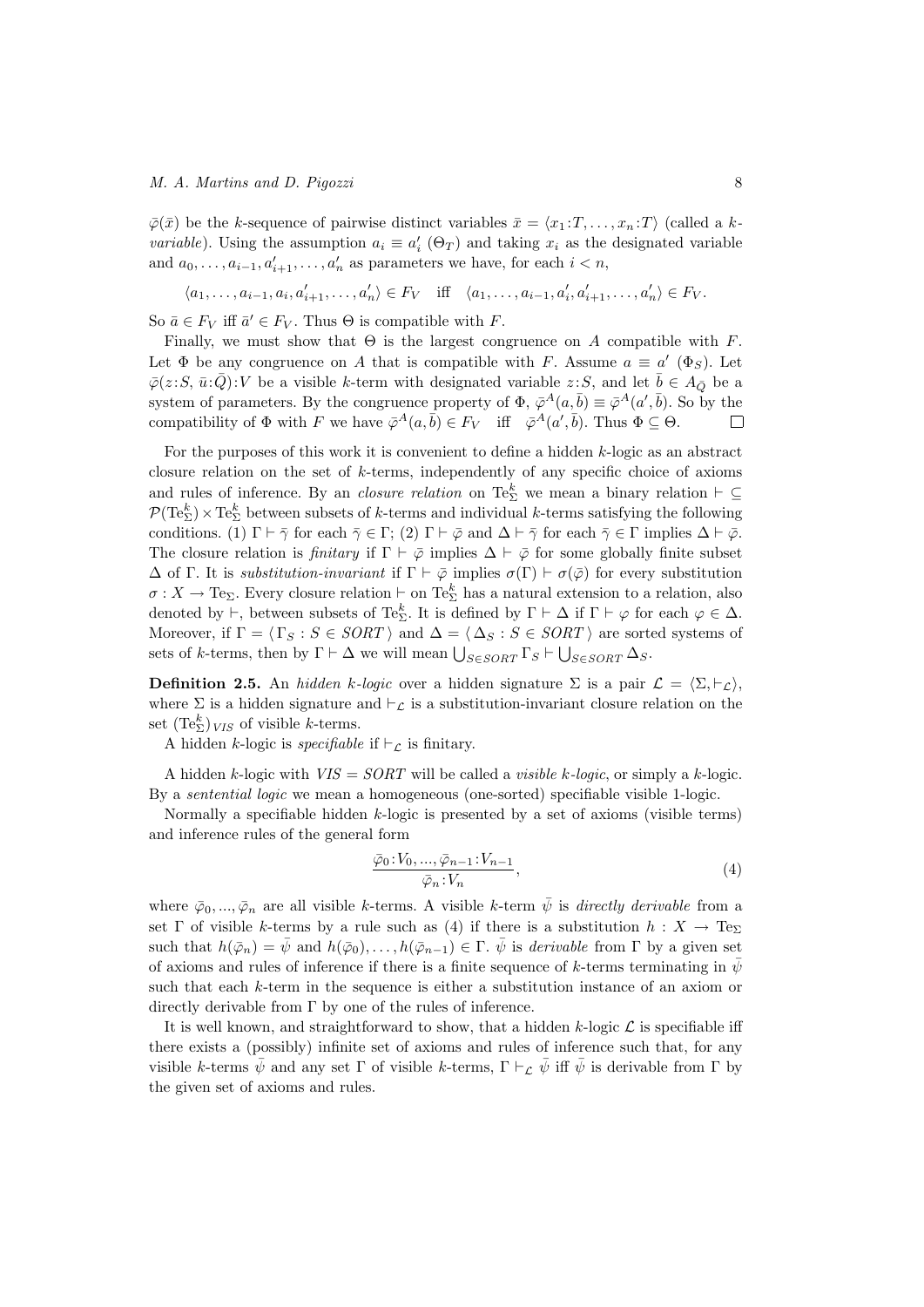Let  $\mathcal L$  be a (not necessarily specifiable) hidden k-logic. By a theorem of  $\mathcal L$  we mean a (necessarily visible) k-term  $\bar{\varphi}$  such that  $\vdash_{\mathcal{L}} \bar{\varphi}$ , i.e.,  $\emptyset \vdash_{\mathcal{L}} \bar{\varphi}$ . The set of all theorems is denoted by  $Thm(\mathcal{L})$ . A rule such as (4) is said to be a *derivable rule* of  $\mathcal{L}$  if  ${\{\bar{\varphi}_0,\ldots,\bar{\varphi}_{n-1}\}}\vdash_{\mathcal{L}}\bar{\varphi}_n$ . A set of visible k-terms T closed under the consequence relation, i.e.,  $T \vdash_{\mathcal{L}} \bar{\varphi}$  implies  $\bar{\varphi} \in T$ , is called a theory of  $\mathcal{L}$ . The set of all theories is denoted by  $Th(\mathcal{L})$ ; if forms a complete lattice under set-theoretic inclusion. Given any set of visible k-terms Γ, the set of all consequences of Γ, in symbols  $Con<sub>L</sub>(Γ)$ , is the smallest theory that contains  $\Gamma$ . Clearly,  $Con_{\mathcal{L}}(\Gamma) = \{ \bar{\varphi} \in (\text{Te}_{\Sigma}^k)_{VIS} : \Gamma \vdash_{\mathcal{L}} \bar{\varphi} \}.$ 

## 2.1. Semantics

Let  $\mathcal{A} = \langle A, F \rangle$  be a k-data structure. A visible k-term  $\overline{\varphi}: V$  is said to be a semantic consequence of a set of visible k-terms Γ in A, in symbols  $\Gamma \models_A \overline{\varphi}$ , if, for every assignment  $h: X \to A, h(\bar{\varphi}) \in F_V$  whenever  $h(\bar{\psi}) \in F_W$  for every  $\bar{\psi}: W \in \Gamma$ . A visible k-term  $\bar{\varphi}$  is a *validity* of A, and conversely A is a *model* (or a correct abstract machine) of  $\overline{\varphi}$ , if  $\models_{\mathcal{A}} \overline{\varphi}$ . A rule such as (4) is a validity, or a valid rule, of  $\mathcal L$ , and conversely  $\mathcal A$  is a model of the rule, if  $\{\bar{\varphi}_0,\ldots,\bar{\varphi}_{n-1}\}\models_{\mathcal{A}} \bar{\varphi}_n$ .

 $\overline{\varphi}$  is a semantic consequence of  $\Gamma$  for an arbitrary class K of k-data structures over  $\Sigma$ , in symbols  $\Gamma \models_K \bar{\varphi}$ , if  $\Gamma \models_A \bar{\varphi}$  for each  $A \in K$ . Similarly, A k-term or rule is a validity of  $K$  if it is a *validity* of each member of  $K$ .

A is a model of a hidden k-logic L if every consequence of L is a semantic consequence of A, i.e.,  $\Gamma \vdash_{\mathcal{L}} \bar{\varphi}$  always implies  $\Gamma \models_{\mathcal{A}} \bar{\varphi}$ . The class of all models of  $\mathcal{L}$  is denoted by  $Mod(\mathcal{L})$ . If  $\mathcal L$  is a specifiable hidden k-logic, then A is a model of  $\mathcal L$  iff every axiom and rule of inference is a validity of  $A$ . The class of all reduced models of  $\mathcal{L}$ , i.e., all models  $\langle A, F \rangle$  such that  $\Omega(F) = id_A$ , is denoted by  $Mod^*(\mathcal{L})$ .

The proof of the following theorem is straightforward and can be found in (Pigozzi 1999). For sentential logics the result is well known; see for example (Wójcicki 1988).

# Theorem 2.6 (completeness theorem for  $k$ -logics<sup>‡</sup>).

For any hidden k-logic  $\mathcal{L}$ ,

$$
\vdash_{\mathcal{L}} = \models_{Mod(\mathcal{L})} = \models_{Mod^*(\mathcal{L})},
$$

i.e., for every set of k-terms Γ and any k-term  $\overline{\varphi}$ ,  $\Gamma \vdash_{\mathcal{L}} \overline{\varphi}$  iff  $\Gamma \models_{Mod(\mathcal{L})} \varphi$  iff  $\Gamma \models_{Mod^*(\mathcal{L})} \varphi$ .

## 2.2. Hidden equational logic

In the remainder of this paper we deal almost exclusively with specifiable 2-logics, in particular two versions of equational logic in which a 2-term  $\langle t, s \rangle$  is intended to represent an equation, which we denote by  $t \approx s$ , and a rule  $\frac{\langle t_0, s_0 \rangle, \ldots, \langle t_{n-1}, s_{n-1} \rangle}{\langle t_n, s_n \rangle}$  represents a conditional equation, denoted by  $t_n \approx s_n$  if  $t_0 \approx s_0, \ldots, t_{n-1} \approx s_{n-1}$ .

<sup>&</sup>lt;sup>‡</sup> Strictly speaking, this completeness theorem only holds when the models of  $\mathcal L$  are restricted to k-data structures with a non-empty domain of each sort. In the sequel we assume all  $k$ -data structures have this property.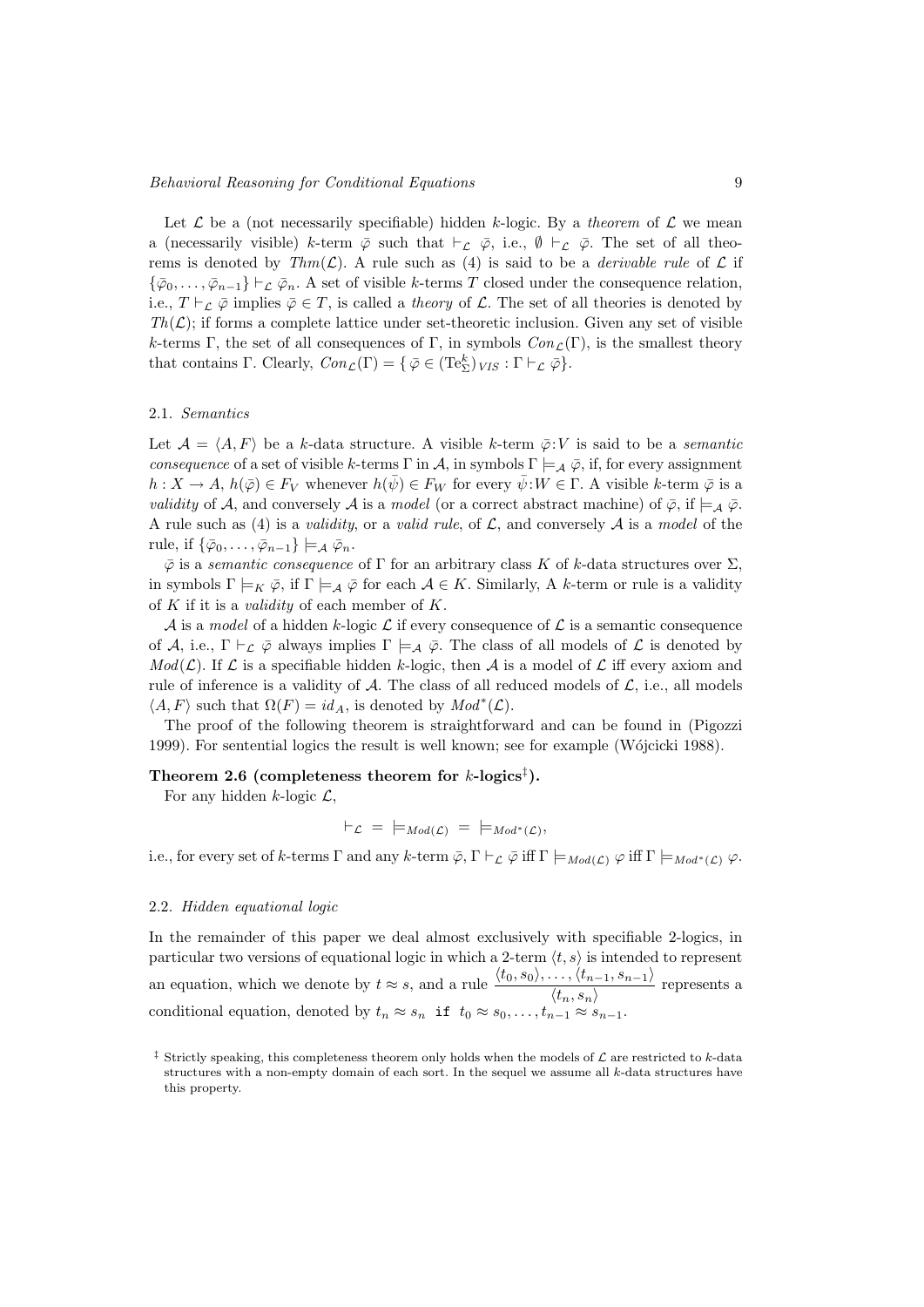As a consequence of the restriction to visible k-terms in our formalization of hidden k-logics, the non-visible part of our hidden equational logic is truly hidden; indeed no representation of the equality predicate between elements of the hidden domains even exists in the object language. In reasoning about hidden data in the object language, only visible properties expressible in the form of conditional equations are allowed. The rationale behind this restriction was explained in the introduction. Equality predicates over the hidden sorts are however present in our second version of equational logic (technically, this is accomplished by simply modifying the signature by making all sorts visible). But this is done solely for the purpose of being able to express behavioral equivalence in the object language. The interplay between these two versions of equational logics is a characteristic feature of the abstract algebraic logic approach specification logic; the two logics are formalized in the following definitions.

Definition 2.7 (*Free hidden equational logic*<sup>§</sup>). Let  $\Sigma$  be a hidden signature and VIS its set of visible sorts. The free hidden equational logic over  $\Sigma$ , in symbols  $HEL_{\Sigma}$ , is the specifiable hidden 2-logic presented as follows.

Axioms:

 $x:V \approx x:V$ , for all  $V \in VIS$ 

Inference rules: for each  $V, W \in VIS$ ,

$$
\begin{aligned}\n(\text{IR}_1) \qquad & \frac{x:V \approx y:V}{y:V \approx x:V}, \\
(\text{IR}_2) \qquad & \frac{x:V \approx y:V, y:V \approx z:V}{x:V \approx z:V}, \\
(\text{IR}_3) \qquad & \frac{\varphi:V \approx \psi:V}{\vartheta(x/\varphi):W \approx \vartheta(x/\psi):W}, \text{ for every } \vartheta \in \text{TeV and every } x \in X_V.\n\end{aligned}
$$

The (unrestricted) free equational logic over  $\Sigma$ ,  $EQL_{\Sigma}$ , contains an equality predicate for each sort, visible and hidden. The axioms and inference rules of the free  $EQL<sub>S</sub>$  are the same as those of the free  $HEL_{\Sigma}$ , except that now V and W are allowed to range over all sorts. Thus the free  $EQL_{\Sigma}$  can be viewed as the free  $HEL_{\Sigma'}$ , where  $\Sigma'$  differs from  $\Sigma$ only in that all sorts are assumed to be visible.

 $\mathcal{A} = \langle A, F \rangle$  is a model of the free  $HEL_{\Sigma}$  iff F is a congruence on the visible part of A. In this case F is called a *hidden congruence*; the terminology is justified by viewing F as a congruence on the entire algebra with part of it hidden (its restriction to  $A_{SORT} \vee_{VIS}$ ) and thus indeterminate. The theories of the free  $HEL_{\Sigma}$  are the hidden congruences on the term algebra.

In the free  $EQL_{\Sigma}$  the models are the 2-data structures  $\langle A, F \rangle$  where F is a congruence with no part of it hidden, i.e., a congruence on the entire algebra  $A$ ; the theories are the congruences on the term algebra.

For every congruence F of A, whether hidden or not, we write  $a \equiv a(F<sub>S</sub>)$  alternatively

<sup>§</sup> We assume here that the set of variables associated with each term coincides with the set of variables that actually occur in the term. As a consequence, in Theorem 2.11 below we must assume that all the sort domains of each model are non-empty.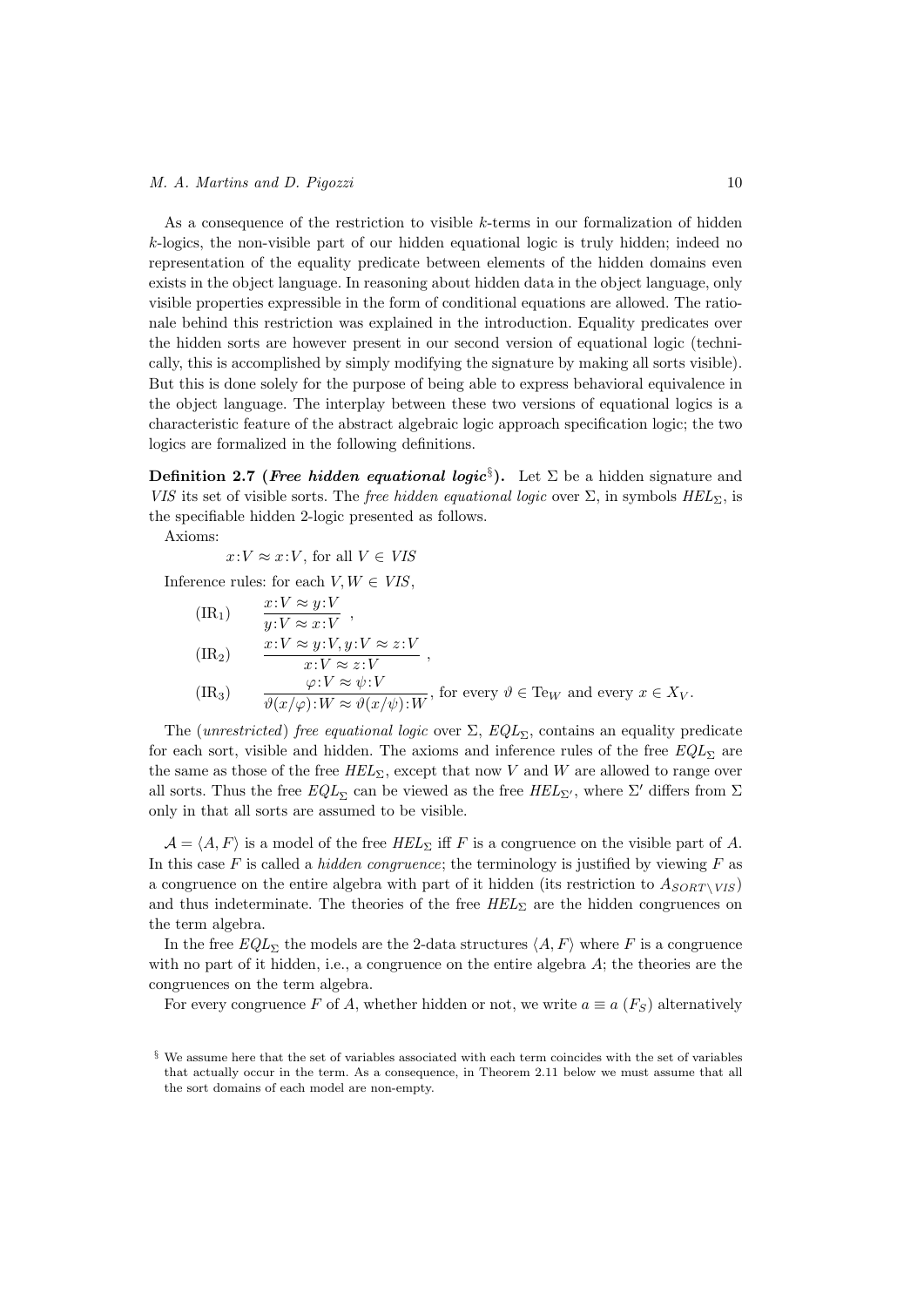## Behavioral Reasoning for Conditional Equations 11

for  $\langle a, a' \rangle \in F_S$ . If A is the term algebra and hence  $a, a'$  are terms, we might also write  $a \approx a' \in F_S$ .

If we add additional axioms and inference rules of visible (unrestricted) sort to a free  $HEL_{\Sigma}$  (a free  $EQL_{\Sigma}$ ) we obtain an applied hidden equational logic (an applied equational *logic*). (The subscript  $\Sigma$  may be omitted if it is clear from context.) We refer to these new axioms and inference rules as extra-logical; in view of the completeness theorem (Theorem 2.11 below) they correspond respectively to identities and conditional identities, respectively, of the class of models of  $\mathcal L$  (see the remarks at the beginning of this subsection). In particular, the visible (unrestricted) conditional equation

$$
t_n(\bar{x}) \approx s_n(\bar{x}) \text{ if } t_0(\bar{x}) \approx s_0(\bar{x}), \dots, t_{n-1}(\bar{x}) \approx s_{n-1}(\bar{x}) \tag{5}
$$

is a valid rule of a model  $\mathcal{A} = \langle A, F \rangle$  of the free  $HEL_{\Sigma}$  (free  $EQL_{\Sigma}$ ) if, for every assignment  $\bar{a}$  of the elements of A (of the appropriate sorts),

$$
t_n^A(\bar{a}) \equiv s_n^A(\bar{a}) \ (F)
$$
 if  $t_0^A(\bar{a}) \equiv s_0^A(\bar{a}) \ (F), \ldots, t_{n-1}^A(\bar{a}) \equiv s_{n-1}^A(\bar{a}) \ (F).$ 

A theory of  $\mathcal L$  is also called an  $\mathcal L$ -congruence on the term algebra. For any set E of equations, the theory of  $\mathcal L$  generated by  $E$ ,  $Con_{\mathcal L}(E)$ , is the smallest  $\mathcal L$ -congruence that contains the pair  $\langle t, t' \rangle$  for each equation  $t \approx t'$  in E.

The conditional equation (5) is a *quasi-identity* of A if it is a valid rule of  $\langle A, F \rangle$  where  $F = id_{A_{VIS}}$   $(F = id_A)$ . Models of the free  $HEL_{\Sigma}$  (the free  $EQL_{\Sigma}$ ) of the form  $\langle A, id_{A_{VIS}} \rangle$  $(\langle A, id_A \rangle)$  are called *equality models*. The class of all equality models of a  $EQL_{\Sigma}$  (and  $EQL_{\Sigma}$ )  $\mathcal{L}$  is denoted by  $Mod^=(\mathcal{L})$ . Since every equality model is uniquely determined by its algebraic reduct, we shall not bother distinguishing them in the sequel. Thus, for every HEL<sub>Σ</sub>  $\mathcal L$  we identify  $Mod^=(\mathcal L)$  with  $\{ A : \langle A, id_{A_{VIS}} \rangle \in Mod^=(\mathcal L) \}$ , and similarly for the equality models of a  $EQL_{\Sigma}$ .

When applied to hidden equational logics, Theorem 2.4 has an alternative formulation (Pigozzi 1999). It uses the notion of a context. An S-context  $\varphi(z;S, u_1;Q_1, ..., u_m;Q_m)$ is a term with a distinguished variable z of sort S and parametric variables  $u_1, ..., u_m$ .

**Theorem 2.8.** Let  $\Sigma$  be an hidden signature and let  $\mathcal{A} = \langle A, F \rangle$  be a model of the free  $HEL_{\Sigma}$ , i.e., F is a hidden congruence on A. Then, for every  $S \in \mathcal{S}ORT$  and all  $a, a' \in A_S$ ,  $a \equiv a'$   $(\Omega(F)_S)$  iff, for every visible S-context  $\varphi(z:S, u_1:Q_1, ..., u_m:Q_m): V$  and for all  $(b_1, ..., b_m) \in A_{Q_1} \times ... \times A_{Q_m},$ 

$$
\varphi^{A}(a, b_1, ..., b_m) \equiv \varphi^{A}(a', b_1, ..., b_m) (F_V).
$$
\n(6)

*Proof.* By Theorem 2.4,  $a \equiv a' (\Omega(F)_V)$  iff, for every pair  $\langle \varphi(z:S, \bar{u}:\bar{Q}), \psi(z:S, \bar{u}:\bar{Q}) \rangle$ of S-contexts of sort V, and every  $\bar{b} \in A_{\bar{O}}$ ,

$$
\varphi^{A}(a,\,\bar{b}) \equiv \psi^{A}(a,\,\bar{b})\,(F_V) \quad \text{iff} \quad \varphi^{A}(a',\,\bar{b}) \equiv \psi^{A}(a',\,\bar{b})\,(F_V). \tag{7}
$$

Suppose (6) holds for every S context  $\varphi(z, \bar{u})$  and every  $\bar{b} \in A_{\bar{O}}$ . If  $\varphi^A(a, \bar{b}) \equiv \psi^A(a, \bar{b})$   $(F_V)$ , then

$$
\varphi^A(a', \bar{b}) \equiv \varphi^A(a, \bar{b}) \equiv \psi^A(a, \bar{b}) \equiv \psi^A(a', \bar{b}) \ (F_V)
$$

(the first and third equivalences hold because  $F$  is a hidden congruence). Thus (7) holds for every pair of S-contexts and every sequence of parameters  $\bar{b}$ , i.e.,  $a \equiv a' (\Omega(F)_V)$ .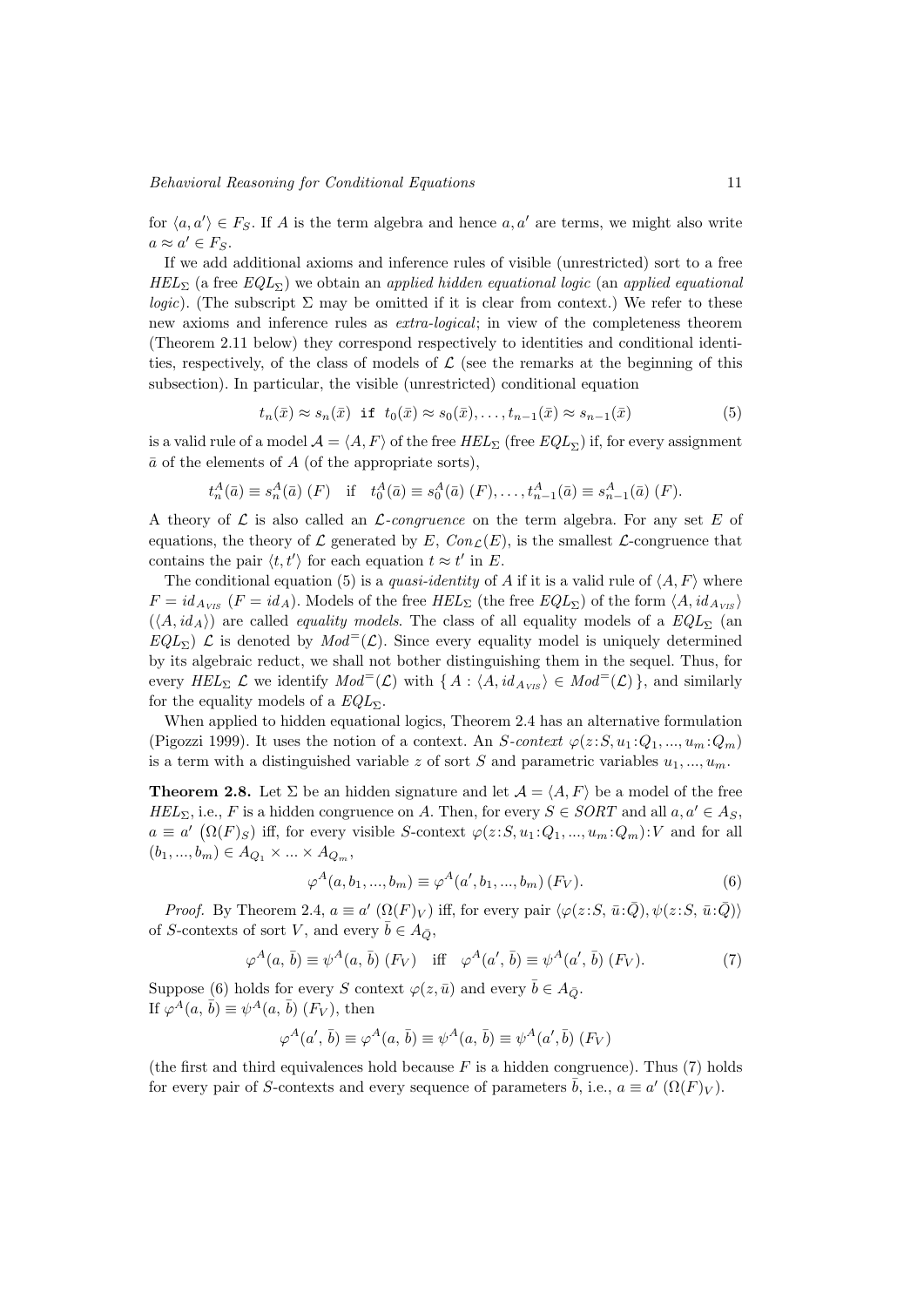Conversely, assume  $a \equiv a'$  ( $\Omega(F)_V$ ). Let  $\varphi(z:S, \bar{u}:\bar{Q})$ : V be an arbitrary visible Scontext, where  $\bar{u} \cdot \bar{Q} = \langle u_1 : Q_1, \ldots, u_m : Q_m \rangle$ . Let  $u_{n+1}$  be a new parametric variable of sort V; the single term  $u_{n+1}$  can be viewed as a visible S-context with designated variable z (which does not actually occur) and parametric variables  $\bar{u}^+ := \langle u_1, \ldots, u_n, u_{n+1} \rangle$ . can also be viewed as an S-context with the same parametric variables. Let  $\langle b_1, \ldots, b_n \rangle$ be any system of parameters of sort  $\overline{Q}$ , and extend it to a system  $\overline{b} := \langle b_1, \ldots, b_{n+1} \rangle$ , where  $b_{n+1} = \varphi^A(a, \bar{b})$ . Thus  $\varphi^A(a, \bar{b}^+) = b_{n+1} = u_{n+1}^A(a, \bar{b}^+)$ . So by (7),  $\varphi^A(a', \bar{b}^+) \equiv$  $u_{n+1}^A(a',\bar{b}^+)$  (F<sub>V</sub>). But  $u_{n+1}^A(a',\bar{b}^+)$  also equals  $b_{n+1}$ . So  $\varphi^A(a,\bar{b}) \equiv \varphi^A(a',\bar{b})$  (F<sub>V</sub>). Thus (6) holds for every S context  $\varphi(z, \bar{u})$  and every  $\bar{b} \in A_{\bar{O}}$ .  $\Box$ 

For equality models  $(F = id_{A_{VIS}})$  this result was obtained independently by Goguen and Malcolm (Goguen and Malcolm 2000).

For hidden equational logics the Leibniz relation has the following useful property; this also can be found in (Goguen and Malcolm 1999; Goguen and Malcolm 2000) for the case of equality models.

**Corollary 2.9 ((Pigozzi 1999)).** Let  $\mathcal{A} = \langle A, F \rangle$  be a model of the free HEL<sub>Σ</sub>. Then  $\Omega(F)$  is the largest congruence in A whose visible part is F.

*Proof.* Suppose  $a \equiv a'$   $(\Omega(F)_V)$  with  $V \in VIS$ . Let z be a variable of sort V. Then z is a visible V-context and hence  $a = z^A(a) \equiv z^A(a') = a' (F_V)$ . Thus  $\Omega(F)_{VIS} \subseteq F$ . Conversely, assume  $a \equiv a'$  ( $F_V$ ). Then for every V-context  $\varphi(z, \bar{u})$  and every choice of parameters  $\bar{b} \in A_{\bar{Q}}$ , we have  $\varphi^A(a, \bar{b}) \equiv \varphi^A(a', \bar{b})$   $(F_V)$ . Thus  $a \equiv a'$   $(\Omega(F)_V)$  and hence  $\Omega(F)_{VIS} = F$ . If  $\Theta$  is any other congruence on A such that  $\Theta_{VIS} = G$ , then  $\Theta$  is compatible with F and hence  $\Theta \subseteq \Omega(F)$ .  $\Box$ 

# Definition 2.10.

- (i) Let  $\mathcal L$  be a HEL (a EQL). For any given set of equations and conditional equations E of visible (unrestricted) sort we define  $\mathcal{L}[E]$  to be the HEL (the EQL) obtained from  $\mathcal L$  by adjoining the equations and conditional equations in  $E$  as new axioms and new inference rules, respectively.
- (ii) For every HEL  $\mathcal L$  we take  $\mathcal L^+$  to be the EQL over the same signature whose extralogical axioms and inference rules are those of  $\mathcal{L}$ ;  $\mathcal{L}^+$  is called the *EQL-expansion* of L.

For each theory T of a  $HEL_{\Sigma} \mathcal{L}$  we have  $\Omega(T) \cap (\text{Te}_{\Sigma})^2_{VIS} = T$  by Corollary 2.9. Thus  $\Omega(T) \in Th(\mathcal{L}^+)$ . It also follows easily from Corollary 2.9 that if  $\langle A, F \rangle \in Mod(\mathcal{L})$ , then  $\langle A, \Omega(F) \rangle \in Mod(\mathcal{L}^+).$  In particular, if  $T \in Th(\mathcal{L})$ , then  $\Omega(T) \in Th(\mathcal{L}^+).$ 

The following completeness theorem for hidden and unrestricted equational logic is special case of Theorem 2.6.

# Theorem 2.11 (completeness theorem for equational logic<sup>¶</sup>). Let  $\mathcal{L}$  be a  $HEL_{\Sigma}$

<sup>¶</sup> As in the case of Theorem 2.6, this theorem is valid in general only under the assumption that all sort domains of models are non-empty. If this restriction is lifted, then a more complex formalization of equational logic is required; see for example (Ehrig and Mahr 1985). For single-sorted equational logics the theorem is well known; see for example (Gorbunov 1998).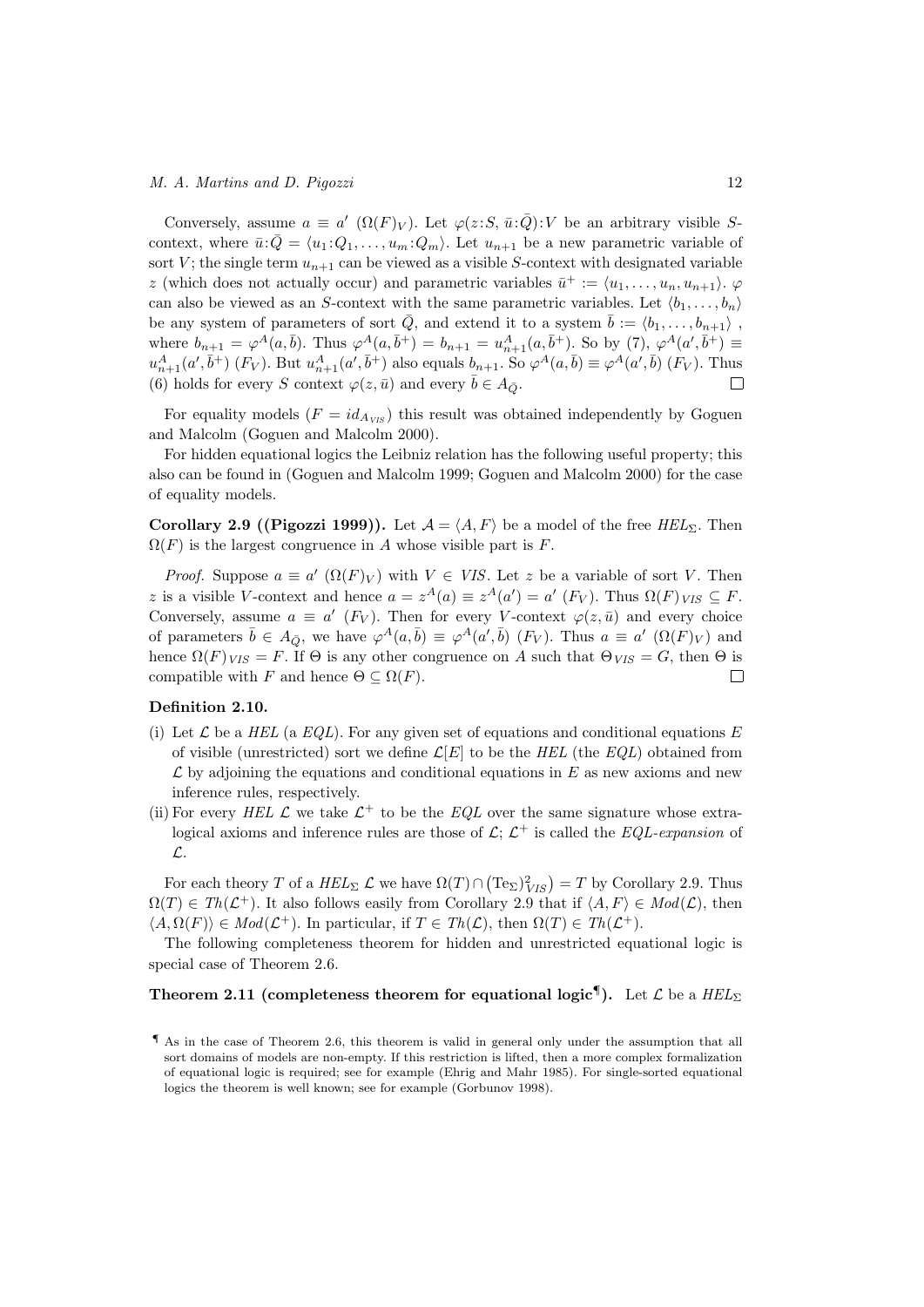or a  $EQL<sub>2</sub>$ . Then the following are equivalent for every visible conditional equation  $\xi$ in the HEL case and every unrestricted conditional equation  $\xi$  in the EQL case, the following are equivalent.

- (i)  $\xi$  is a derivable rule of  $\mathcal{L}$ :
- (ii)  $\xi$  is a valid rule of  $Mod(\mathcal{L})$ ;
- (iii)  $\xi$  is a quasi-identity of  $Mod<sup>=(</sup>L)$ ;
- (iv)  $\xi$  is a quasi-identity of  $Mod^*(\mathcal{L})$ .

In particular, a visible or unrestricted equation  $\psi$  is a theorem of  $\mathcal L$  iff it is validity of  $Mod(\mathcal{L})$  iff it is an identity of  $Mod^=(\mathcal{L})$  iff it is an identity of  $Mod^*(\mathcal{L})$ .

*Proof.* The equivalence of items (i), (ii), and (iv) follows immediately from Theorem 2.6. The equivalence of these with (iii) is an immediate consequence of the fact that  $Mod^*(\mathcal{L}) \subseteq Mod^=(\mathcal{L})$  which follows from Corollary 2.9.  $\Box$ 

## 2.3. Examples

Example 2.12. (Flags) This example was given by Goguen and Malcolm in (Goguen and Malcolm 1999). Consider the hidden signature  $\Sigma_{Flag}$ :

 $SORT = \{flag, bool\}$ , with *bool* the unique visible sort and the following operation symbols:

| $up: flag \rightarrow flag;$  | $rev: flag \rightarrow flag;$  |
|-------------------------------|--------------------------------|
| $dn : flag \rightarrow flag;$ | $up? : flag \rightarrow bool.$ |

and the operation symbols for the Boolean part:  $\neg, \wedge, \vee, True, False.$ 

The specification logic of Flags,  $\mathcal{L}_{Flag}$ , This is a specification of semaphores, which are commonly used in scheduling resources. With each resource is associated a flag. When a resource is being used by some process its flag is put "up" to indicate access is forbidden After being used its flag is put "down", which means that the resource is available to be used by another process. The operation  $up$ ? is used to test the state of the semaphore. is the  $HEL_{\Sigma_{Flaq}}$  logic with the following Extra-logical axioms:

$$
up?(up(F)) \approx True,
$$
  
\n
$$
up?(dn(F)) \approx False,
$$
  
\n
$$
up?(rev(F)) \approx \neg (up?(F)),
$$

and including the usual logical axioms for Boolean algebra. There are no extra-logical rules of inference.

Example 2.13. (Stacks) This specification of stacks of natural numbers is unusual in the following two respects. First, the extra-logical axioms and inference rules are visible (they must be visible because there is no primitive notion of equality for hidden data elements). Consequently, we get an infinite number of axioms. Second, the top of the empty stack is zero and pushing zero on the empty stack gives the empty stack. This is done to simplify the specification logic and agrees with what is done in Goguen and Malcolm (Goguen and Malcolm 2000).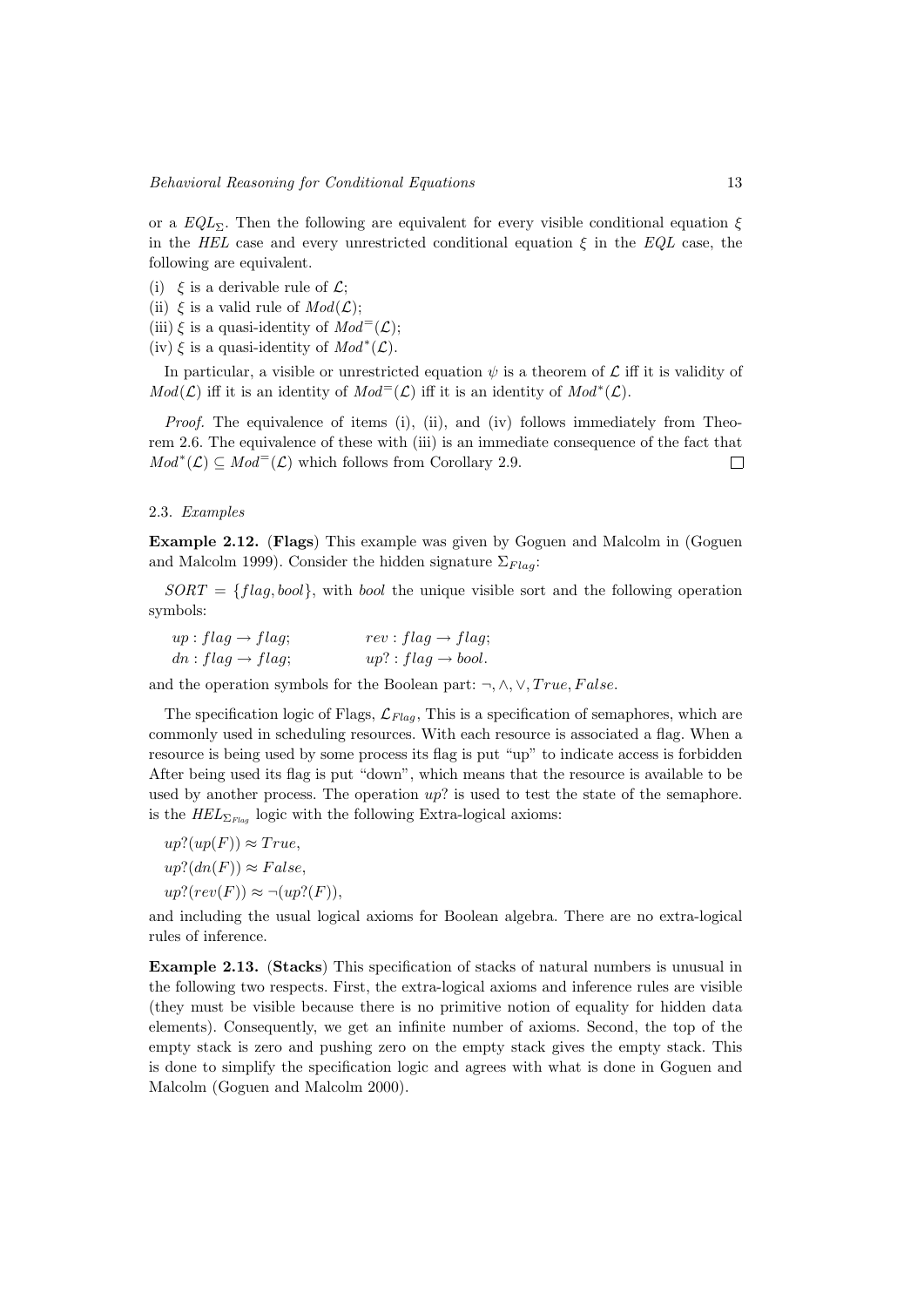## M. A. Martins and D. Pigozzi 14

Consider the hidden signature  $\Sigma_{Stacks}:$ 

 $SORT = \{Nat, Stacks\}$ , with Nat the unique visible sort and the following operation symbols:

| $\rightarrow Stack$<br>empty:         | $Top: Stack \rightarrow Nat$   |
|---------------------------------------|--------------------------------|
| $\rightarrow Nat$<br>zero:            | $Pop: Stack \rightarrow Stack$ |
| $Push : Nat, Stack \rightarrow Stack$ | $s: Nat \rightarrow Nat$       |

The specification logic of Stacks,  $\mathcal{L}_{Stacks}$ , is the logic with hidden signature  $\Sigma_{stacks}$ and the following axioms and inference rules:

Extra-logical axioms:

 $Top(Pop^n(empty)) \approx zero$ , for all *n*;  $Top(Push(x, y)) \approx x;$  $Top(Pop^{n+1}(Push(x, y))) \approx Top(Pop^{n}(y)),$  for all *n*;

Extra-logical inference rule:

 $s(x) \approx s(y)$  if  $x \approx y$ .

## 3. Behavioral Reasoning

Two hidden data elements of the same type are *behaviorally equivalent* if any procedure whose parameter is of this type returns the same visible result when executed with either of the two objects as input. The notion arises from the alternative view of a data structure as a transition system in which the hidden data elements represent states of the system and the operations (called methods) that return hidden, as opposed to visible, elements induce transitions between states.

Behavioral equivalence has proved to be an useful device for importing the techniques and intuitions of transition systems into the algebraic paradigm. The concept of behaviorally valid consequence (Definition 3.3 below) was introduced in order to reason effectively about behavioral equivalence; it can be reified as a 2-logic that is not in general specifiable. The basis of behaviorally valid consequence proof theory has been coinduction, in some form, in combination with ordinary equational deduction.

The behavioral validity for equations and conditional equations was introduced by Reichel in 1984 (Reichel 1985). These notions and their proof theory have been studied by a number of investigators: Goguen, Malcolm and Rosu (Goguen and Malcolm 1999; Goguen and Malcolm 2000; Rosu and Goguen 2000; Rosu 2000; Rosu and Goguen 2001); Bidoit and Hennicker (Bidoit and Hennicker 1996; Hennicker 1997); Leavens and Pigozzi (Leavens and Pigozzi 2002; Pigozzi 1999). The focus of the proof-theoretic investigation in all this work is on equations. We concentrate here on the behavioral validity of conditional equations and the methods by which this validity can be established. Following the abstract algebraic logic approach, we take as the basis for our investigations Leibniz congruences on the term algebra and their combinatorial properties.

Our particular form of coinduction as a method of verifying the behavioral validity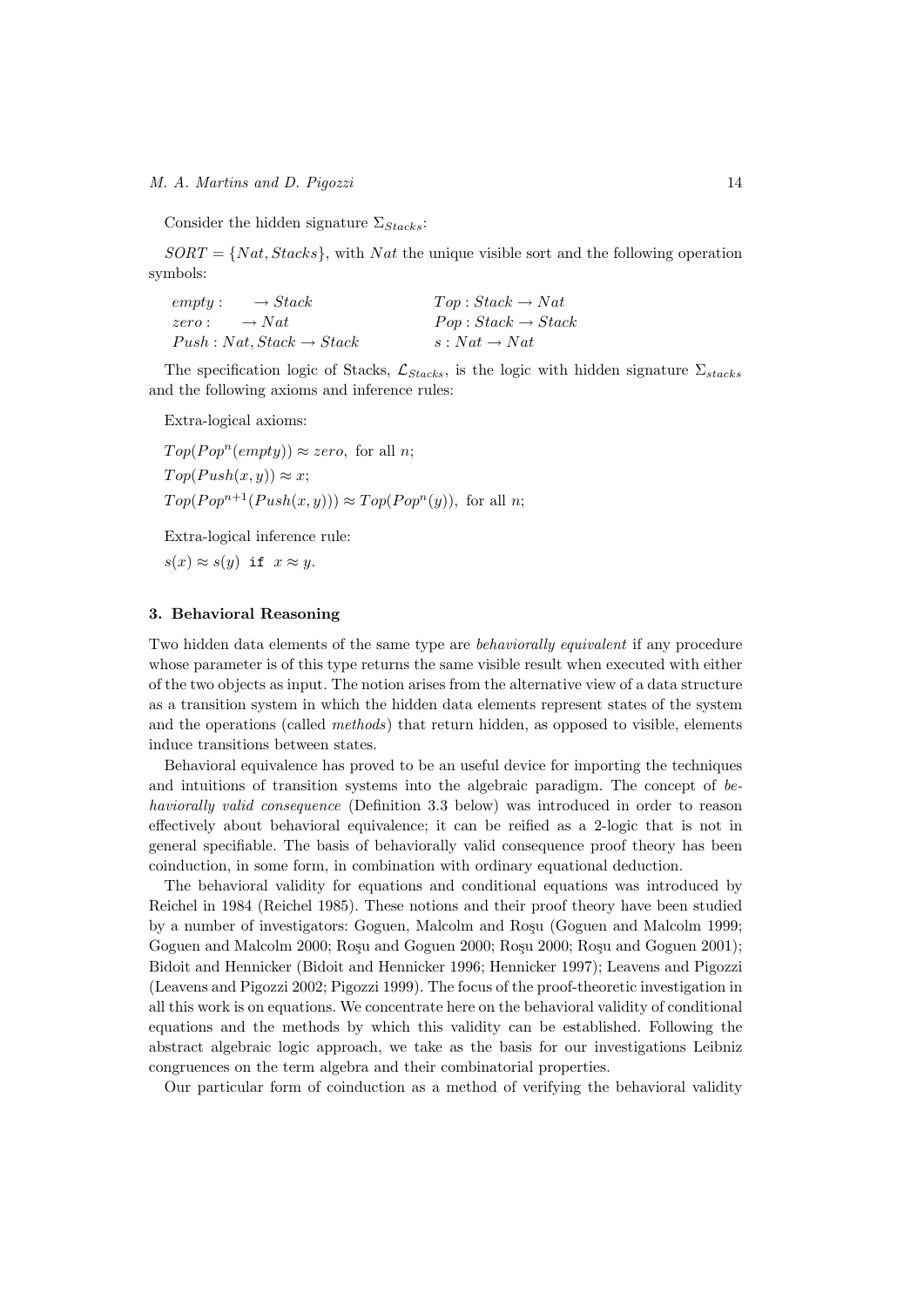of a conditional equation is given in Theorem 3.5. The use of coinduction and standard equational logic in combination in verifying behavioral validity of conditional equations is addressed in Theorem 3.10. As a corollary we get that the set of all behaviorally valid conditional equations is closed under standard equational deduction (Corollary 3.12). In the last part of the section we look at the case when behavioral validity is actually specifiable. The notion of a HEL that is behaviorally specifiable is defined in Definition 3.13. In Theorem 3.17 those HEL's that are behaviorally specifiable are characterized in terms of the consequence of the  $HEL$  (this specializes a more general result for hidden  $k$ -logics in (Pigozzi 1999)). As a consequence, in Theorem 3.20 we obtain for behaviorally specifiable HEL's a characterization of behaviorally valid conditional equations that does not make use of coinduction.

**Definition 3.1.** Let A be a  $\Sigma$ -algebra and let S be an unrestricted sort. Then,  $a, a' \in A_S$ are behaviorally equivalent in A, in symbols  $a \equiv_A^{\text{beh}} a'$ , if for every visible S-context  $\varphi(z;S, u_1;T_1, ..., u_m;T_m)$  and for all  $(b_1, ..., b_m) \in A_{S_1} \times ... \times A_{S_m}$ ,  $\varphi^A(a, b_1, ..., b_m) =$  $\varphi^{A}(a',b_1,...,b_m).$ 

The following corollary is an immediate consequence of Theorem 2.8.

**Corollary 3.2.** Let A be a  $\Sigma$ -algebra and S any sort. Then, for all  $a, a' \in A_S$ ,

$$
a \equiv_A^{\text{beh}} a'
$$
 iff  $a \equiv a' (\Omega(id_{A_{VIS}})).$ 

Since  $\Omega(id_{A_{VIS}})$  coincides with  $id_{A_{VIS}}$  on the visible part of A, we have that two visible elements are behaviorally equivalent iff they are equal.

**Definition 3.3.** Let A be a  $\Sigma$ -algebra.

- (i) An equation  $t \approx t'$  of unrestricted sort is said to be a *behaviorally valid consequence* of a set E of equations (of unrestricted sorts) in A, in symbols  $E \models_A^{\text{beh}} t \approx t'$ , if, for every assignment  $h: X \to A$ ,  $h(t) \equiv_A^{\text{beh}} h(t')$  whenever  $h(s) \equiv_A^{\text{beh}} h(s')$  for every equation  $s \approx s'$  in E.
- (ii) An equation  $t \approx t'$  is behaviorally valid in A if  $\models_A t \approx t'$ , and a conditional equation  $t_n \approx t'_n$  if  $t_0 \approx t'_0, \ldots, t_{n-1} \approx t'_{n-1}$  is behaviorally valid in A if  $t_0 \approx t'_0, \ldots, t_{n-1} \approx t'_n$  $t'_{n-1} \models_A^{\text{beh}} t_n \approx t'_n.$

Let  $\mathcal L$  be an  $HEL.$ 

- (iii) An equation  $t \approx t'$  of unrestricted sort is said to be *behavioral consequence over*  $\mathcal L$  of a set E of equations (of unrestricted sorts), in symbols  $E \models_{\mathcal{L}}^{\text{beh}} t \approx t'$ , if  $E \models_{A}^{\text{beh}} t \approx t'$ for every  $A \in Mod^=(\mathcal{L}).$
- (iv) An equation or conditional equation is *behaviorally valid over*  $\mathcal L$  if it is behaviorally valid in every  $A \in Mod^=(\mathcal{L}).$

One of the central problems of hidden equational logic is specifying the behavioral validities of a given HEL.

The following technical lemma will prove useful in the sequel.

**Lemma 3.4.** Let A be an arbitrary  $\Sigma$ -algebra.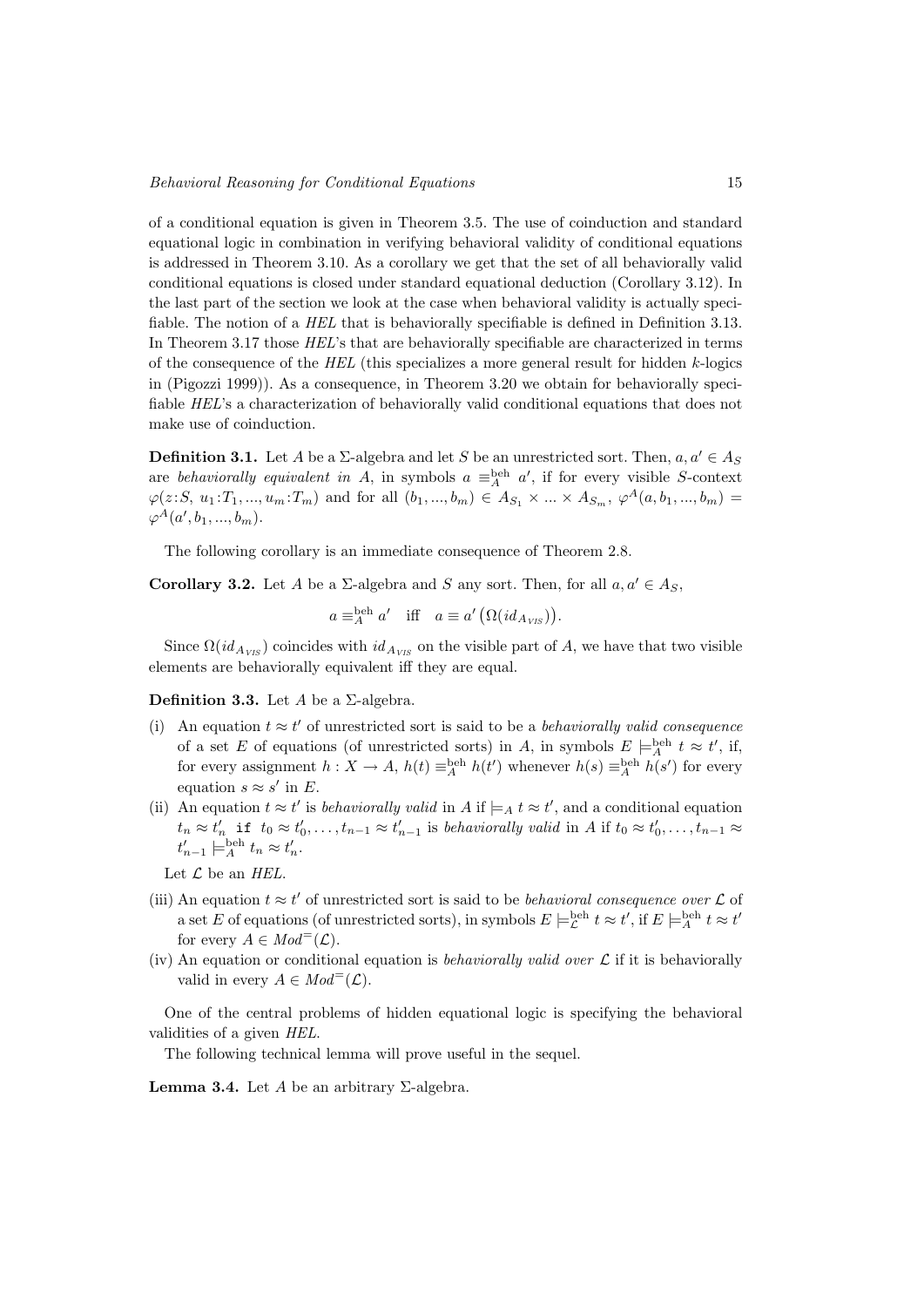## M. A. Martins and D. Pigozzi 16

(i) Let  $a, a' \in A_S$  be elements of A of the same unrestricted sort S. Let  $h : B \to A$ be a surjective homomorphism onto A from some other  $\Sigma$ -algebra B. Then, for any  $b, b' \in B_S$  such that  $h(b) = a$  and  $h(b') = a'$ ,

$$
a \equiv_A^{\text{beh}} a'
$$
 iff  $b \equiv b' (h^{-1}(\Omega(id_{A_{VIS}}))).$ 

(ii) Let  $t \approx t'$  be any equation and E any set of of equations (all of unrestricted sort). If  $E \models_B^{\text{beh}} t \approx t'$  for every locally countable subalgebra B of A, then  $E \models_A^{\text{beh}} t \approx t'.$ In particular, if a conditional equation is behaviorally valid in every locally countable subalgebra of A, then it is behaviorally valid in A.

Proof. (i) is an immediate consequence of Lemma 2.2 and Corollary 3.2.

(ii). We prove the contrapositive. Assume  $E \not\models_A^{\text{beh}} t \approx t'$ . Then there is an assignment  $g: X \to A$  such that  $g(s) \equiv_A^{\text{beh}} g(s')$  for all  $s \approx s'$  in E, but  $g(t) \not\equiv_A^{\text{beh}} g(t')$ . Let S be the common sort of  $t$  and  $t'$ . Then by the definition of behavioral equivalence there is a visible S-context  $\varphi(z;S,\bar{u}:\bar{T})$ , with  $\bar{u}:\bar{T}=u_1:T_1,\ldots,u_m:T_m$  and  $\bar{b}\in A_{T_1}\times\ldots\times A_{T_m}$  such that  $\varphi^A(g(t),\bar{b}) \neq \varphi^A(g(t'),\bar{b})$ . Let B be the subalgebra of A generated by  $g(X) \cup \bar{b}$ ; B is locally countable since X is locally countable and  $\bar{b}$  is finite. Then  $g(t), g(t') \in B$  for all  $t \approx t'$  in E, and  $\varphi^B(g(t), \bar{b}) = \varphi^A(g(t), \bar{b}) \neq \varphi^A(g(t'), \bar{b}) = \varphi^B(g(t'), \bar{b})$ . So  $g(t) \neq_B^{\text{beh}} g(t')$ .

On the other hand, for each  $s: S \approx s': S$  in E,  $g(s), g(s') \in B$  and hence, for every visibleS-context  $\psi(z;S,\bar{y}:\bar{U})$  and all  $\bar{c} \in B_{\bar{U}}$ , we have  $\psi^B(g(s),\bar{c}) = \psi^A(g(s),\bar{c})$  $\psi^A(g(s'),\bar{c}) = \psi^B(g(s'),\bar{c})$ . So  $g(s) \equiv_B^{\text{beh}} g(s')$  for each  $s \approx s'$  in E. Thus  $E \not\models_B^{\text{beh}} t \approx t'$ 

The following result is the main lemma of the paper; it shows how coinduction (in our form) is used to verify the behavioral validity of conditional equations. More precisely, it gives a characterization, in terms of combinatorial properties of Leibniz congruences on the term algebra, for a conditional equation to be behaviorally valid in a given HEL. It should be compared with the coinduction rule in  $(Ro$ su and Goguen 2000) for verifying the behavioral validity of equations.

**Lemma 3.5.** Let  $\mathcal{L}$  be a HEL.

(i) Let  $t \approx t'$  be an equation and E a set of equations (all of unrestricted sort). Then  $E \models_{\mathcal{L}}^{\text{beh}} t \approx t'$  iff

$$
\forall T \in Th(\mathcal{L}) \ (\forall (s \approx s') \in E \ (s \equiv s' \ (\Omega(T)) \Rightarrow t \equiv t' \ (\Omega(T))). \tag{8}
$$

(ii) A conditional equation

$$
t_n \approx t'_n \text{ if } t_0 \approx t'_0, \dots, t_{n-1} \approx t'_{n-1} \tag{9}
$$

is behaviorally valid over  $\mathcal L$  iff

$$
\forall T \in Th(\mathcal{L}) \ (\forall i < n(t_i \equiv t_i' \ (\Omega(T)) \ \Rightarrow \ t_n \equiv t_n' \ (\Omega(T)).
$$

*Proof.* (i): Assume  $E \models_{\mathcal{L}}^{\text{beh}} t \approx t'$ . Let  $T \in Th(\mathcal{L})$  such that  $s \equiv s'(\Omega(T))$  for all  $s \approx s'$  in E. Let  $\mathcal{A} = \langle Te_{\Sigma}/\Omega(T), T/\Omega(T) \rangle$  be the quotient of  $\langle Te_{\Sigma}, T \rangle$  by  $\Omega(T)$ . By Corollary 2.3,  $\mathcal A$  is a reduced model of  $\mathcal L$ ; in particular, it is an equality model. Let  $A = \text{Te}_{\Sigma}/\Omega(T)$ . Then  $\mathcal{A} = \langle A, id_{A_{VIS}} \rangle$  and  $\Omega(id_{A_{VIS}}) = id_A$  since A is reduced. Let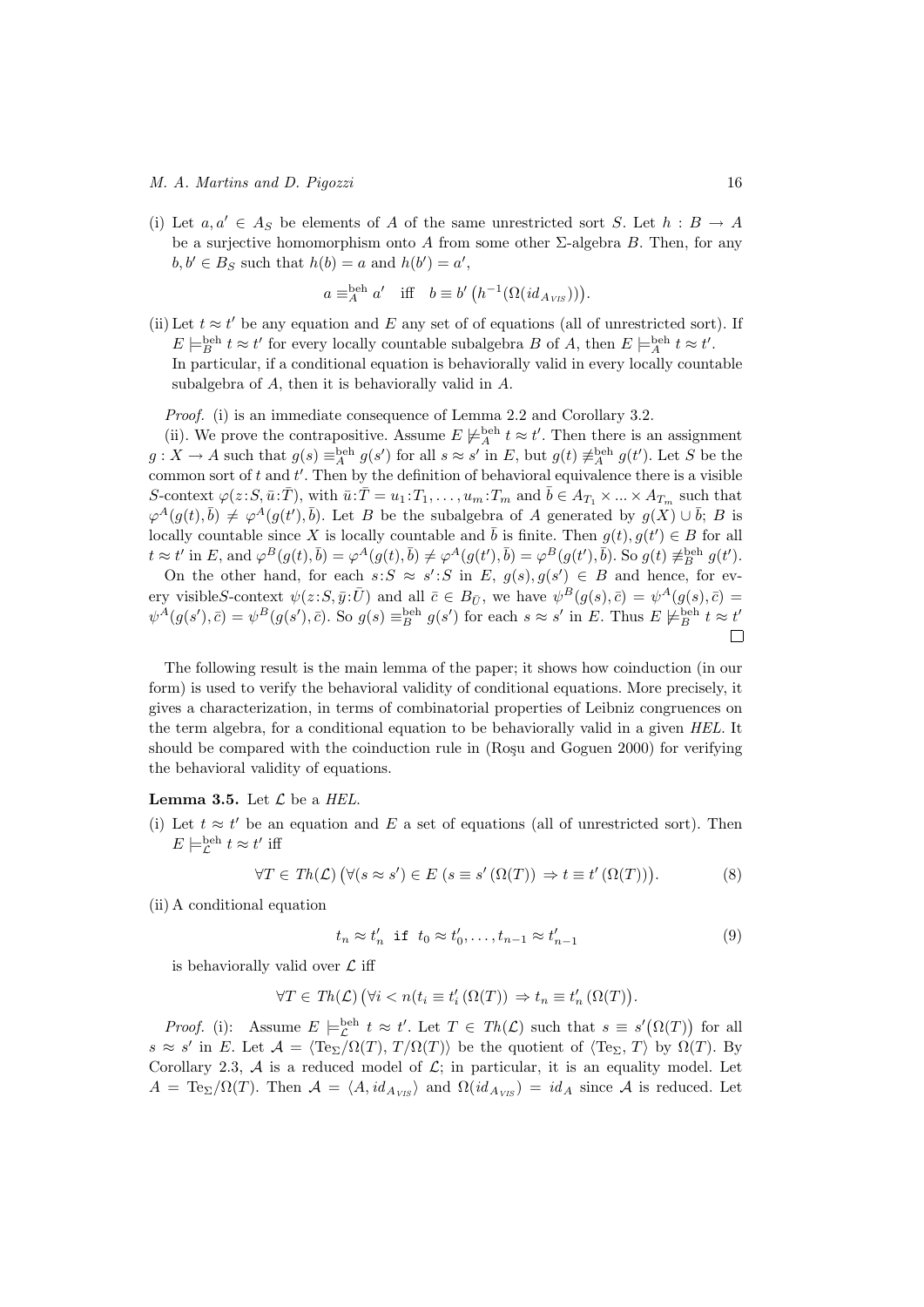$h: \text{Te}_{\Sigma} \to A$  be the natural homomorphism. Then  $\Omega(T) = h^{-1}(id_A) = h^{-1}(\Omega(id_{A_{VIS}})).$ By assumption  $h(s) = h(s')$ , i.e.,  $h(s) \equiv h(s') (\Omega(id_{A_{VIS}}))$ , for every  $s \approx s'$  in E. Since  $E \models_{\mathcal{L}}^{\text{beh}} t \approx t'$  by hypothesis,  $h(t) \equiv h(t')(\Omega(id_{A_{VIS}}))$ . Then  $t \equiv t'(\Omega(T))$ . So the condition (8) holds.

Conversely, assume (8) holds. By Lemma 3.4(ii) it suffices to show that  $E \models_A^{\text{beh}} t \approx t'$ for every locally countable identity model of  $\mathcal{L}$ .

Without loss of generality we assume that, for each sort  $S$  there are a countable number of variables of sort S that are not contained in  $t \approx t'$  or in any of the equations in E; if this were not the case, then by replacing variables uniformly on a one-to-one basis we can obtain  $\bar{t} \approx \bar{t}'$  and  $\widehat{E} = \{ \bar{s} \approx \bar{s}' : (s \approx s') \in E \}$  with this property and such that  $\widehat{E} \models_{\mathcal{L}}^{\text{beh}} \overline{s} \approx \overline{s}' \text{ iff } E \models_{\mathcal{L}}^{\text{beh}} s \approx s'.$ 

Let  $A \in Mod^=(\mathcal{L})$  be locally countable, and let  $h : X \to A$  be an arbitrary assignment such that  $h(s)$  and  $h(s')$  are behaviorally equivalent in A for every  $s \approx s'$  in E. If h (more precisely, its unique extension  $h^* : Te_{\Sigma} \to A$  is not surjective, it is clear that it can be replaced by an assignment that is surjective and such that  $t$  and  $t'$  take the same value, and also s and s' take the same value for each  $s \approx s'$  in E. (This uses the assumption that for each sort S there are a countable number of variables of sort S that are not contained in  $t \approx t'$  or in any of the equations in E.) Thus we may assume h itself is surjective without loss of generality, and thus by Lemma 3.4(i),  $s \equiv s' (\Omega(h^{-1}(id_{A_{VIS}})))$ for each  $s \approx s'$  in E. Then by hypothesis,  $t \equiv t'(\Omega(h^{-1}(id_{A_{VIS}})))$ . Hence,  $h(t)$  and  $h(t')$ are behaviorally equivalent in A, again by Lemma 3.4(i).

(ii) is an immediate consequence of part (i).

$$
\Box
$$

This result can be reformulated in the following convenient way.

**Corollary 3.6.** Let  $\mathcal{L}$  be a HEL, and let E be a set of unrestricted conditional equations. Then every conditional equation in E is behaviorally valid over  $\mathcal L$  iff  $\Omega(Th(\mathcal L)) \subseteq$  $Th(\mathcal{L}^+[E]).$ 

*Proof.* Assume each conditional equation of E is behaviorally valid over  $\mathcal{L}$ . Let  $T \in$ Th( $\mathcal{L}$ ). Then as we have previously observed  $\Omega(T) \in Th(\mathcal{L}^+)$ . Thus to show  $\Omega(T) \in$  $Th(\mathcal{L}^+[E])$  it suffices to show that  $\langle Te_{\Sigma}, \Omega(T) \rangle$  is a model of each rule in E. Let  $\xi \in E$ be of the form

$$
t_n \approx t'_n \quad \text{if} \quad t_0 \approx t'_0, \dots, t_{n-1} \approx t'_{n-1}.\tag{10}
$$

Let  $\sigma: X \to \text{Te}_{\Sigma}$  be a substitution such that, for all  $i < n$ ,  $\sigma(t_i) \equiv \sigma(t_i')(\Omega(T))$ , i.e.,  $t_i \equiv t_i'(\sigma^{-1}(\Omega(T)))$ . Assume for the time being that  $\sigma$  is surjective (as an endomorphism of the term algebra). Then, for each  $i < n$ ,  $t_i \equiv t'_i (\Omega(\sigma^{-1}(T)))$  by Lemma 2.2. Thus, since  $\sigma^{-1}(T) \in Th(\mathcal{L})$  and  $\xi$  is behaviorally valid over  $\mathcal{L}$  by assumption, we have by Lemma 3.5 that  $t_n \equiv t'_n \left( \sigma^{-1}(\Omega(T)) \right)$ , i.e.,  $\sigma(t_n) \equiv \sigma(t'_n) \left( \Omega(T) \right)$ .

Suppose now that  $\sigma$  is not surjective. Let  $\tau : X \to \text{Te}_{\Sigma}$  be a surjective substitution such that  $\tau(x) = \sigma(x)$  for each variable occurring in  $\xi$ ; this is possible since there are only finitely many of these variables. Then  $\tau(t_i) \equiv \tau(t'_i) (\Omega(T))$  for each  $i < n$ , since  $\tau(t_i) =$  $\sigma(t_i)$  and  $\tau(t'_i) = \sigma(t'_i)$ . So by the first part of the proof,  $\sigma(t_n) = \tau(t_n) \equiv_{\Omega(T)} \tau(t'_n)$  $\tau(t_n)$ . Thus  $\langle Te_\Sigma, \Omega(T) \rangle$  is a model of  $\xi$  for each  $\xi \in E$ , and hence  $\Omega(T) \in Th(\mathcal{L}^+[E])$ .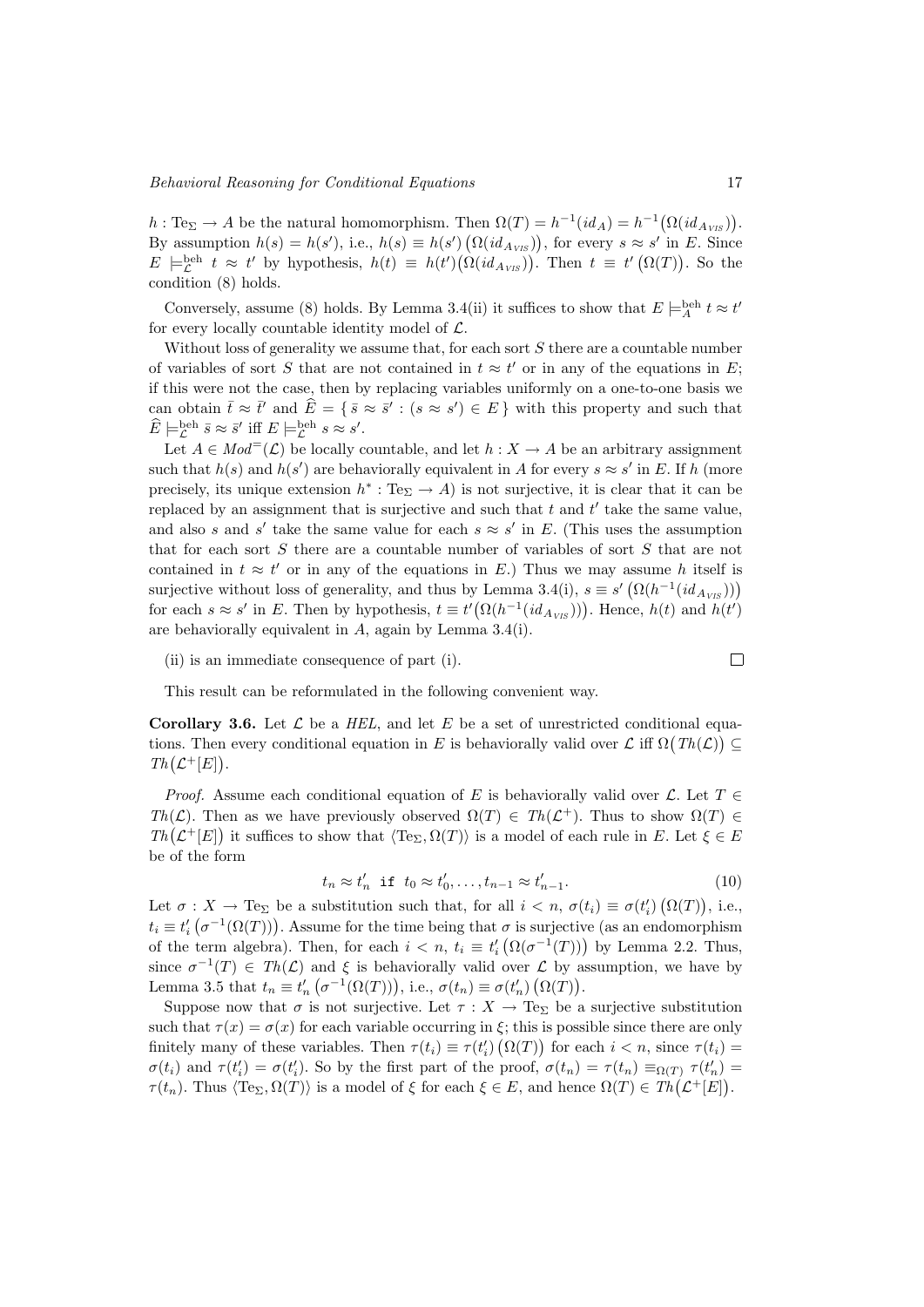For the implication in the other direction, assume  $\Omega(Th(\mathcal{L})) \subseteq Th(\mathcal{L}^+[E])$  Let  $T \in$ Th( $\mathcal{L}$ ). Let  $\xi$  be a rule of E of the form (10) and suppose that, for all  $i < n$ ,  $t_i \equiv t'_i (\Omega(T))$ . Then  $t_n \equiv t'_n(\Omega(T))$  since  $\Omega(T) \in Th(\mathcal{L}^+[E])$  by assumption. So  $\xi$  is behaviorally valid over  $\mathcal L$  by Lemma 3.5. П

As a special case of this result we have that an equation  $t \approx t'$  is behaviorally valid over  $\mathcal L$  iff  $t \equiv t' \left( \Omega(Thm(\mathcal L)) \right)$ .

In the following corollaries we give two simpler characterizations for conditional equations of a special kind to be behaviorally valid in  $\mathcal{L}$ ; in the first case the antecedents are all visible and in the second it is the consequent that is visible.

If the antecedents of the conditional equation  $(9)$  are all visible then condition  $((ii))$ can be simplified in the last theorem since, in this case,  $t_i \equiv t'_i (\Omega(T))$  iff  $t_i \equiv t'_i (T)$  by Corollary 2.9. Thus we get the following result.

**Corollary 3.7.** Let  $\mathcal{L}$  be a HEL. A conditional equation (9) with visible antecedents is behaviorally valid over  $\mathcal L$  iff  $t_n \equiv t'_n \left( \Omega(Con_{\mathcal L}\{t_i \approx t'_i : i < n\}) \right)$ .

Furthermore, if the antecedents of the conditional equation are visible ground terms, then condition  $(iii)$  can be written in the form

$$
t \equiv t' \left( \Omega \left( \text{Thm}(\mathcal{L}[\{ t_i \approx t_i' : i < n \}]) \right) \right). \tag{11}
$$

For this it is enough to note that  $Con_{\mathcal{L}}\{t_i \approx t'_i : i \leq n\}$  is the set of all theorems of the HEL  $\mathcal{L}[\{t_i \approx t'_i : i < n\}].$  This result is given by Roşu in (Roşu 2000), where it is called the Deduction Theorem.

If the consequent  $t_n \approx t'_n$  of the conditional equation (9) is visible, then the characterization of behavioral validity given in Lemma 3.5 can be simplified in the following way.

Corollary 3.8. Let  $\mathcal L$  be a HEL. A conditional equation (9) with a visible consequent is behaviorally valid over  $\mathcal L$  iff

 $t_n \equiv t'_n \left( Con_{\mathcal{L}}(\bigcup_{i < n} \{ \varphi(t_i, \bar{x}) \approx \varphi(t'_i, \bar{x}) : \varphi \text{ an appropriate context of } t_i, t'_i \} ) \right).$ 

Proof. Let

 $G = Con_{\mathcal{L}}(\bigcup_{i \leq n} \{ \varphi(t_i, \bar{x}) \approx \varphi(t'_i, \bar{x}) : \varphi \text{ an appropriate context of } t_i, t'_i \}.$ 

Assume (9) is not behaviorally valid over  $\mathcal{L}$ . Then by Lemma 3.5 there is a theory T of  $\mathcal L$  such that

$$
t_i \equiv t_i'(\Omega(T)), \text{ for all } i < n, \quad \text{and} \quad t_n \not\equiv t_n'(\Omega(T)). \tag{12}
$$

From the first condition we conclude by Theorem 2.8 that  $\varphi(t_i, \bar{x}) \equiv \varphi(t'_i, \bar{x})$  (T) for each  $i < n$ , and hence, by definition of G, that  $G \subseteq T$ . Since  $t_n, t'_n$  are visible, from the second condition of (12) we conclude that  $t_n \not\equiv t'_n(T)$ . So  $t_n \not\equiv t'_n(G)$ .

Assume now that (9) is behaviorally valid over  $\mathcal{L}$ .  $G \in Th(\mathcal{L})$  and, by definition of G,  $t_i \equiv t'_i(\Omega(G))$ . Hence, by Lemma 3.5, we get that  $t_n \equiv t'_n(\Omega(G))$ . Thus  $t_n \equiv t'_n(G)$  since  $t_n, t'_n$  are visible.  $\Box$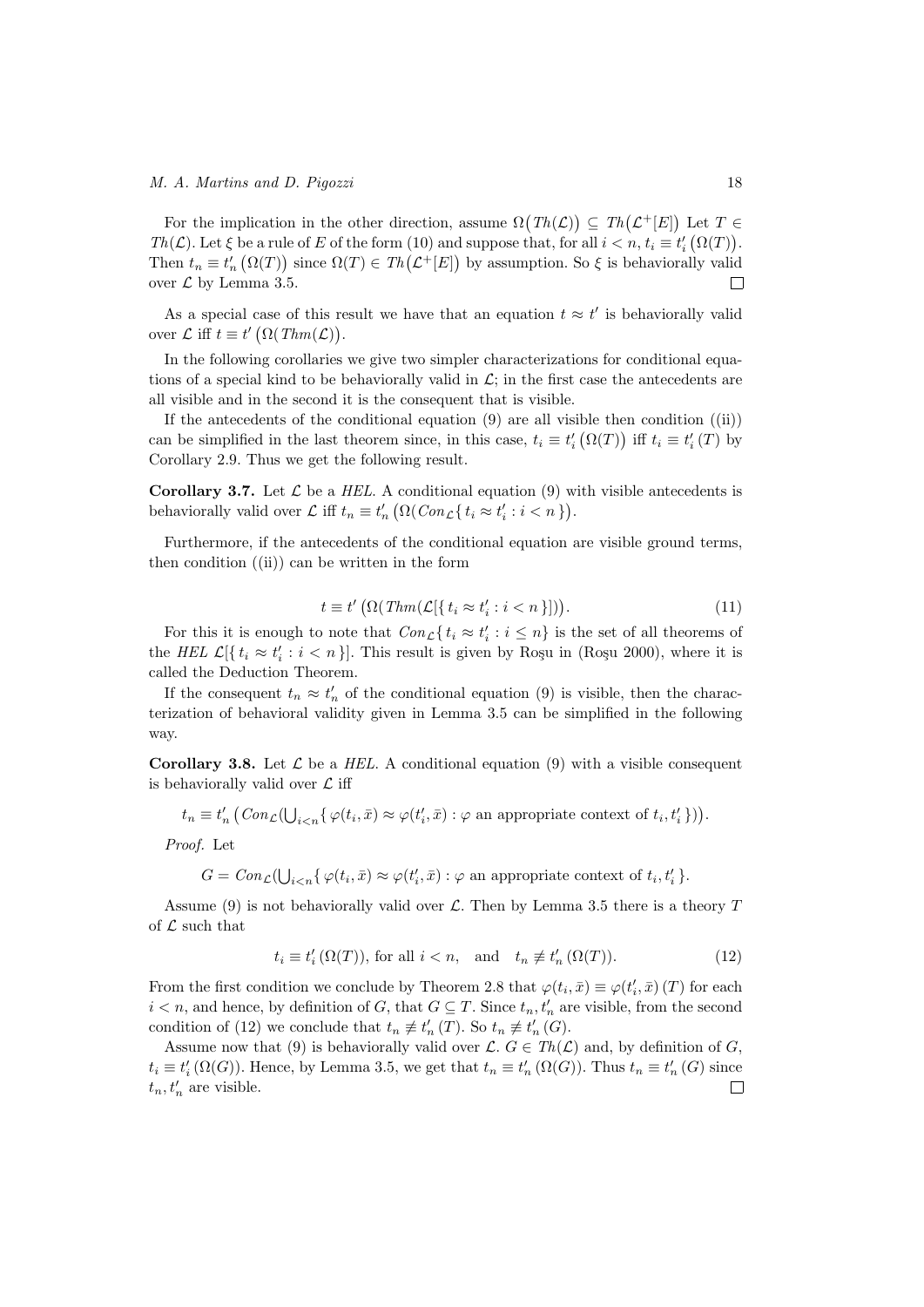According to the next corollary, another straightforward consequence of Lemma 3.5, the theorems of the EQL-expansion  $\mathcal{L}^+$  of  $\mathcal L$  are all behaviorally valid over  $\mathcal L$ , and, what is more interesting, the same is true for any extension of  $\mathcal{L}^+$  obtained by adjoining a behaviorally valid conditional equation as a new inference rule.

**Corollary 3.9.** Let  $\mathcal{L}$  be a  $HEL_{\Sigma}$ , and assume  $\xi = (t_n \approx t'_n \text{ if } t_1 \approx t'_1, \ldots, t_{n-1} \approx t'_n \text{ if } t_n \approx t'_n \text{ if } t_n \approx t'_n \text{ if } t_n \approx t'_n \text{ if } t_n \approx t'_n \text{ if } t_n \approx t'_n \text{ if } t_n \approx t'_n \text{ if } t_n \approx t'_n \text{ if } t_n \approx t'_n \text{ if } t_n \approx t'_n \text{ if } t_n \approx t'_n \text{ if }$  $t'_{n-1}$ ) is behaviorally valid in  $\mathcal{L}$ . Then for every  $\Sigma$ -equation  $s \approx s'$  (of unrestricted sort),  $\vdash_{\mathcal{L}^+[\xi]} s \approx s'$  implies that  $s \approx s'$  is behaviorally valid over  $\mathcal{L}$ .

*Proof.* We want to show that  $s \equiv s' \left( Thm(\mathcal{L}^+[\xi]) \right)$  implies  $s \equiv s' \left( \Omega(Thm(\mathcal{L})) \right)$ . But  $Thm(\mathcal{L}^+[\xi]) \subseteq \Omega(Thm(\mathcal{L}))$  because  $\Omega(Thm(\mathcal{L}))$  is a theory of  $\mathcal{L}^+$ , and hence also a theory of  $\mathcal{L}^+[\xi]$  since, by Lemma 3.5, it is closed under  $\xi$  as an inference rule.  $\Box$ 

## 3.1. Closure of behavioral validity under equational consequence

Intuitively, since the terms of a behaviorally valid equation have exactly the same visible properties, adjoining it as a new axiom should not result in the provability of any new visible equations. And it was shown (Leavens and Pigozzi 2002, Theorem 3.18) that, not only is this indeed the case, but the property serves to actually characterize behaviorally valid equations. In the next theorem this result is generalized in a natural way to conditional equations. This gives another characterization of the conditional equations that are behaviorally valid over a given HEL entirely by means of standard equational logic, and it can be viewed as an alternative form of coinduction for conditional equations.

**Theorem 3.10.** Let  $\mathcal{L}$  be a HEL, and let E be a set of unrestricted conditional equations. Then every rule in E is behaviorally valid over  $\mathcal L$  iff every conditional equation with visible consequent that is a derivable rule of  $\mathcal{L}^+[E]$  is already a derivable rule of  $\mathcal{L}^+$ , i.e., for every conditional equation  $s_m \approx s'_m$  if  $s_0 \approx s'_0, \ldots, s_{m-1} \approx s'_{m-1}$  with a visible consequent,

$$
\{s_0 \approx s'_0, \dots, s_{m-1} \approx s'_{m-1}\} \vdash_{\mathcal{L}^+[E]} s_m \approx s'_m
$$
  
implies 
$$
\{s_0 \approx s'_0, \dots, s_{m-1} \approx s'_{m-1}\} \vdash_{\mathcal{L}^+} s_m \approx s'_m.
$$
 (13)

*Proof.* Assume that each rule in E is behaviorally valid over  $\mathcal{L}$ . Assume in addition that

$$
\{s_0 \approx s'_0, \dots, s_{m-1} \approx s'_{m-1}\} \vdash_{\mathcal{L}^+[E]} s_m \approx s'_m \tag{14}
$$

with  $s_m \approx s'_m$  visible. Let G be any theory of  $\mathcal{L}^+$  such that  $s_i \equiv s'_i(G)$  for all  $i < m$ .  $G_{VIS}$  is a theory of  $\mathcal{L}$  and  $\Omega(G_{VIS})$  is a theory of  $\mathcal{L}^+[E]$  by Corollary 3.6, and since  $G \subseteq \Omega(G_{VIS})$ , we have that  $s_i \equiv s'_i(\Omega(G_{VIS}))$  for each  $i < m$ . So by the assumption (14),  $s_m \equiv s'_m (\Omega(G_{VIS}))$ . But then  $s_m \equiv s'_m (G_{VIS})$  since  $s_m \approx s'_m$  is visible. Thus  ${s_0 \approx s'_0, \ldots, s_{m-1} \approx s'_{m-1}} \vdash_{\mathcal{L}^+} s_m \approx s'_m$ . This verifies (13).

Assume now that (13) holds for every conditional equation  $s_m \approx s'_m$  if  $s_0 \approx$  $s'_0, \ldots, s_{m-1} \approx s'_{m-1}$  with visible antecedent. By Corollary 3.6 it suffices to show that

$$
\Omega\big(\text{Th}(\mathcal{L})\big) \subseteq \text{Th}(\mathcal{L}^+[E]).\tag{15}
$$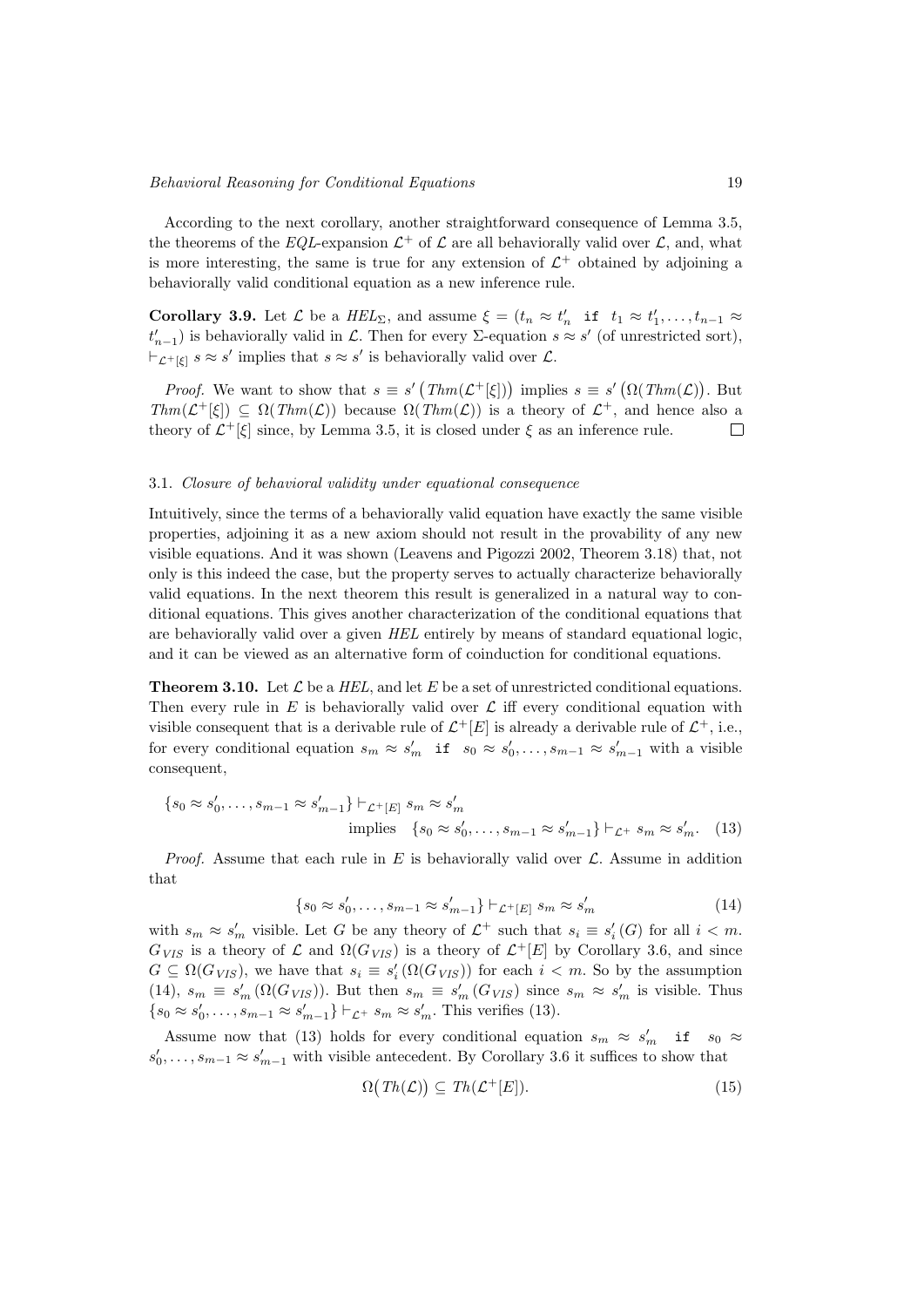Suppose  $T \in Th(\mathcal{L})$ , and let  $G = Con_{\mathcal{L}^+[E]}(\Omega(T))$ , the  $\mathcal{L}^+[E]$ -theory generated by  $\Omega(T)$ . We claim that  $G_{VIS} = T$ . To see the inclusion from left to right, assume s, s' are visible terms such that  $s \equiv s'(G)$ . Since G is generated as a  $\mathcal{L}^+[E]$ -theory by  $\Omega(T)$ , there are equations  $s_0 \approx s'_0, \ldots, s_{m-1} \approx s_{m-1}$  such that  $s_i \equiv s'_i(\Omega(T))$ , for  $i < m$ , and  $\{s_0 \approx s'_0, \ldots, s_{m-1} \approx s'_{m-1}\}\vdash_{\mathcal{L}^+[E]} s \approx s'.$  Thus, by assumption,  $\{s_0 \approx s'_0, \ldots, s_{m-1} \approx s'_0\}$  $s'_{m-1}\}\vdash_{\mathcal{L}^+} s\approx s'.$  Hence  $s\equiv s'\left(\Omega(T)\right),$  since  $\Omega(T)$  is a  $\mathcal{L}^+$ -theory as previously observed. But  $s \approx s'$  is visible, so  $s \equiv s'(T)$ . Thus  $G_{VIS} \subseteq T$ . Since the opposite inclusion is obvious, we have verified the claim. Then  $\Omega(T) = \Omega(G_{VIS}) \supseteq G$ ; but obviously  $\Omega(T) \subseteq G$ . So  $\Omega(T) = G \in Th(\mathcal{L}^+[E])$ . Hence (15) holds and thus every rule in E is behaviorally valid over  $\mathcal L$  by Corollary 3.6.  $\Box$ 

Considering the analogous characterization of behavioral validity of equations (see (Leavens and Pigozzi 2002)), one might expect to be able to characterize the behavioral equivalence of the set  $E$  of conditional equations by the condition that any completely visible conditional equation that is a derivable rule of  $\mathcal{L}^+[E]$  is already a derivable rule of  $\mathcal{L}^+$ , i.e., by the weaker version of (13) where the antecedents  $s_0 \approx s'_0, \ldots, s_{m-1} \approx s'_{m-1}$ are all required to be visible. However, the following counterexample shows that the condition (13) in its full strength is necessary.

Consider the Flags example and the conditional equation

$$
dn(F) \approx F \text{ if } rev(rev(F)) \approx F. \tag{16}
$$

On one hand, since  $rev(rev(F)) \approx F$  is behaviorally valid while  $dn(F) \approx F$  is not, this is not a behaviorally valid conditional equation. One the other hand, the weaker version of (13), where the conditional equations are restricted to be visible, holds. This follows from the easily verified fact that no substitution instance of  $rev(rev(F)) \approx F$  can be deduced from a visible set of equations; this implies that in deducing a visible equation from a set of visible equations, the inference rule (16) can never be applied.

It follows easily from Theorem 3.10 that, if the set of derivable rules of  $\mathcal L$  is recursively enumerable (RE), in particular, if  $\mathcal L$  has a presentation with a finite number of axioms and rules of inference, then the set of behaviorally valid conditional equations over  $\mathcal L$  is at level  $\prod_2^0$  in the arithmetical hierarchy. It is shown in (Buss and Roşu 2000) that there are HEL's with a finite presentation for which the set of behavioral valid equations is  $\prod_2^0$ -complete. But note also that, if the set of derivable (visible) conditional equations of  $\mathcal L$  is recursive, then the set of behaviorally valid conditional equations over  $\mathcal L$  is co-RE.

**Corollary 3.11.** Let  $\mathcal{L}$  be a HEL and let  $\xi$  be a behaviorally valid conditional equation over  $\mathcal{L}$ . Then, for every  $s, s' \in \text{Te}_{VIS}$ ,

$$
\vdash_{\mathcal{L}^+[\xi]} s \approx s' \quad \text{iff} \quad \vdash_{\mathcal{L}} s \approx s'. \tag{17}
$$

This corollary shows that the converse of Corollary 3.9 holds for visible equations.

In the final result of this subsection we show that the set  $E$  of conditional equations that are behaviorally valid over a HEL  $\mathcal L$  is closed under equational consequence in the sense that any conditional equation that is a derivable rule of  $\mathcal{L}^+[E]$  is already a member of E.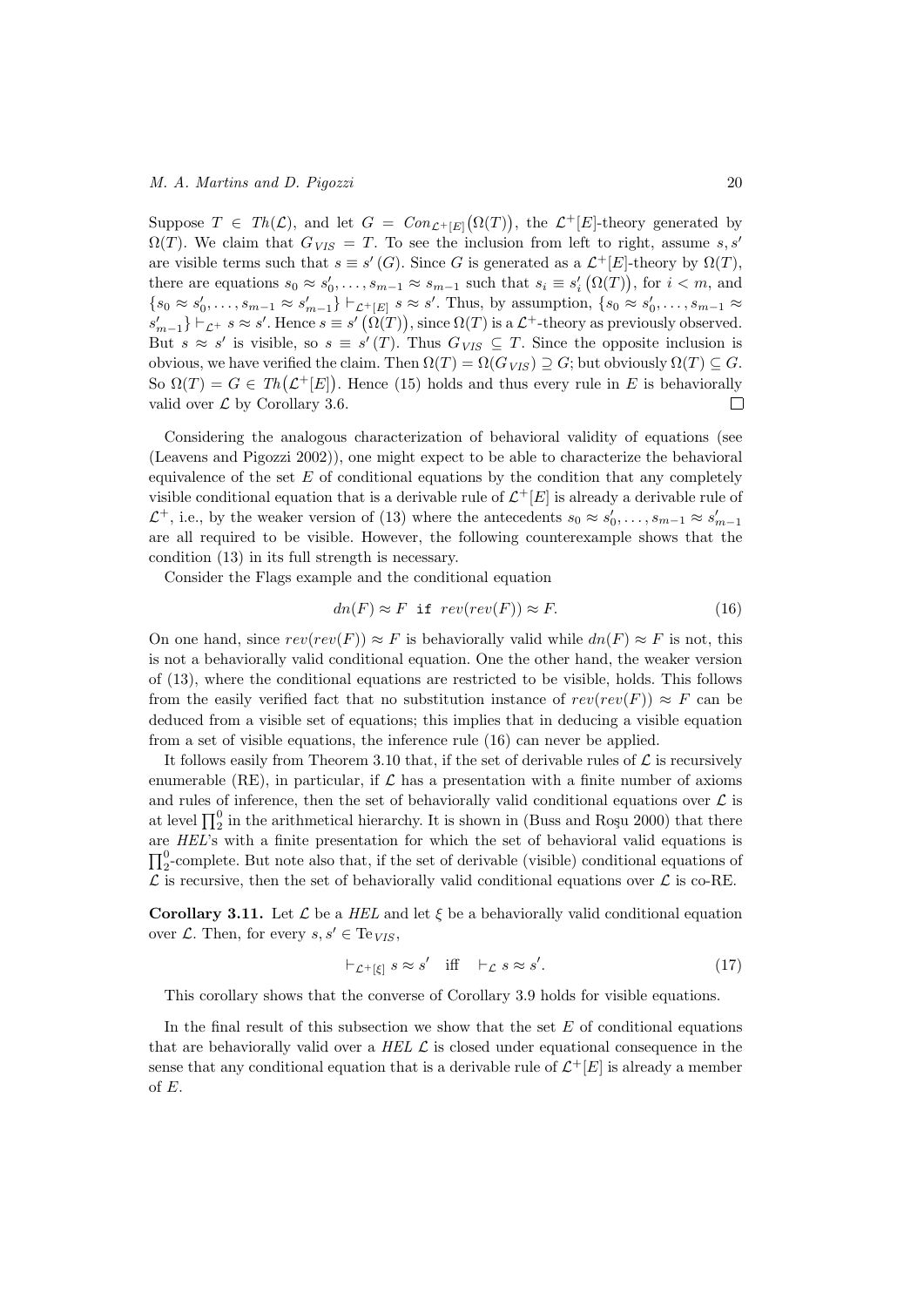**Corollary 3.12.** Let  $\mathcal{L}$  be a *HEL* and let  $E$  be the set of all conditional equations that are behaviorally valid over  $\mathcal{L}$ . Then any conditional equation that is a derivable rule of  $\mathcal{L}^+[E]$  is itself behaviorally valid over  $\mathcal L$  and hence a member of E.

*Proof.* Let  $\xi$  be a conditional equation that is a derivable rule of  $\mathcal{L}^+[E]$ . Clearly then

$$
\vdash_{\mathcal{L}^+[\xi]} \subseteq \vdash_{\mathcal{L}^+[\mathcal{E}]}.
$$
\n
$$
(18)
$$

Then, applying Theorem 3.10, we get that  $\xi$  is behaviorally valid. In fact, let  $s_m \approx$  $s'_m$  if  $s_0 \approx s'_0, \ldots, s_{m-1} \approx s'_{m-1}$  be any conditional equation with visible consequent, and suppose that  $\{s_0 \approx s'_0, \ldots, s_{m-1} \approx s'_{m-1}\}\vdash_{\mathcal{L}^+[\xi]} s_m \approx s'_m$ . Then, by (18),  $\{s_0 \approx s'_0, \ldots, s_{m-1} \approx s'_{m-1}\}\vdash_{\mathcal{L}^+[\xi]} s_m \approx s'_m$ .  $s'_0, \ldots, s_{m-1} \approx s_{m-1}$   $\vdash_{\mathcal{L}^+[E]} s_m \approx s'_m$ . Hence, applying Theorem 3.10 we get  $\{s_0 \approx$  $s'_0, \ldots, s_{m-1} \approx s_{m-1}$   $\vdash$   $\mathcal{L}$   $s_m \approx s'_m$ . Applying the theorem again, this time in the other direction and with  $\{\xi\}$  in place of E, we conclude that  $\xi$  is behaviorally valid over  $\mathcal{L}$ .  $\square$ 

#### 3.2. The specification of behavioral validity

In this subsection we provide a syntactic characterization of those HEL's whose behavioral validity is specifiable.

**Definition 3.13 ((Pigozzi 1999)).** Let  $\mathcal{L}$  be a HEL. We say that a HEL is behaviorally specifiable if there is an EQL  $\mathcal{L}'$ , in the same language, such that  $\Omega(Th(\mathcal{L})) = Th(\mathcal{L}')$ , where  $\Omega(Th(\mathcal{L})) = {\Omega(T) : T \in Th(\mathcal{L})}$ . We call  $\mathcal{L}'$  a behavioral specification of  $\mathcal{L}$ .

As an immediate consequence of Lemma 3.5 we have the following result.

**Theorem 3.14.** Let  $\mathcal{L}$  be a HEL. An EQL  $\mathcal{L}'$  over the same signature is a behavioral specification of  $\mathcal L$  iff  $\models_{\mathcal L}^{\text{beh}} = \vdash_{\mathcal L'}$  i.e., for every set of equations  $E \cup \{t \approx t'\}$  (of unrestricted sort) we have  $E \models_{\mathcal{L}}^{\text{beh}} t \approx t'$  iff  $E \vdash_{\mathcal{L}'} t \approx t'$ .

By definition the behavior of a HEL  $\mathcal L$  is specified by the EQL  $\mathcal L'$  iff  $\Omega$  is surjective as a mapping from  $Th(\mathcal{L})$  to  $Th(\mathcal{L}')$ . This mapping is always injective, because if  $\Omega(T)$  $\Omega(G)$ , then  $T = \Omega(T)_{VIS} = \Omega(G)_{VIS} = G$ . It is also always monotonic: For suppose  $T \subseteq G$ . Then  $\Omega(T)$  is compatible with G, because  $\Omega(T)_{VIS} \subseteq G$ , and hence  $\Omega(T) \subseteq$  $\Omega(G)$ . Consequently, if  $\mathcal{L}'$  behaviorally specifies  $\mathcal{L}$ , then  $\Omega$  is a isomorphism between the algebraic lattices  $Th(\mathcal{L})$  and  $Th(\mathcal{L}')$ . Thus  $\Omega$  gives a one-one correspondence between the sets of compact elements of the two lattices  $Th(\mathcal{L})$  and  $Th(\mathcal{L}')$ . But  $T \in Th(\mathcal{L})$  is compact the lattice of theories iff it is finitely generated, and similarly for theories of  $\mathcal{L}'$ . This gives the following lemma.

**Lemma 3.15.** Let  $\mathcal{L}$  be a behaviorally specifiable HEL and  $\mathcal{L}'$  its behavioral specification. If  $G \in Th(\mathcal{L}')$  is finitely generated then  $G_{VIS}$  is also finitely generated as a L-theory.

If a HEL is behaviorally specifiable, then its associated  $EQL$  of behavioral valid consequence has a presentation by some set of axioms and rules of inference. Many HEL's that arise in practice are behaviorally specifiable,  $\mathcal{L}_{Flags}$  for example (see Section 4).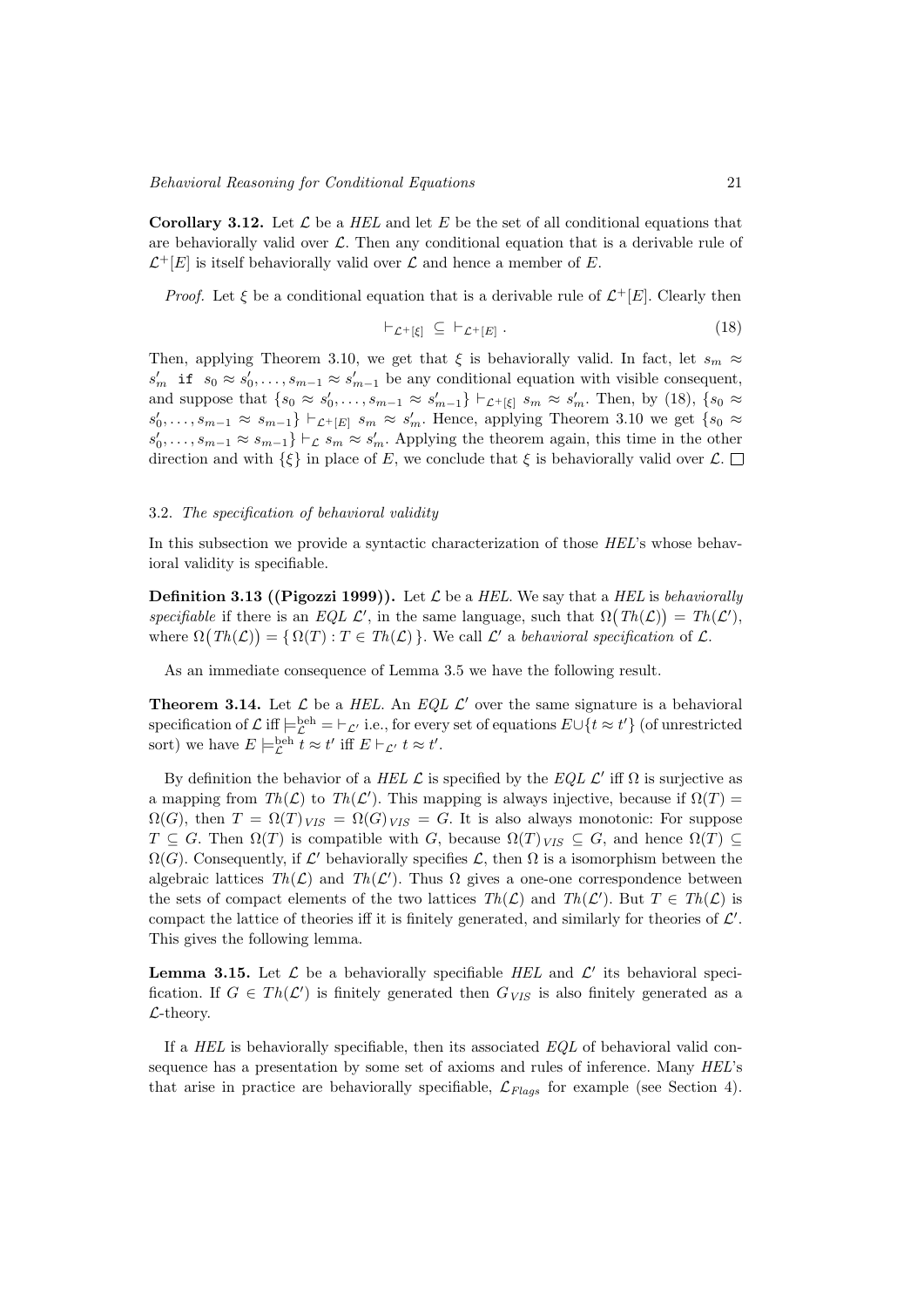However, many are not; for example,  $\mathcal{L}_{Stacks}$  is not behaviorally specifiable (see (Martins 2001)). And in many of these cases, there are just a few equations and conditional equations that when adjoined to the axioms and rules of inference of the HEL, give a complete presentation of is associated EQL. Once these are identified and proved behaviorally valid using Theorem 3.5 or some other version of coinduction, the all behaviorally valid equations and conditional equations can be obtained by standard equational logic. There still remains however the problem of determining when a given set of behaviorally valid equations and conditional equations is complete in this sense. For this problem the following characterization of behavioral specifiable HEL's may be useful.

By a pre-equivalence system over  $\Sigma$  we mean a HID-sorted set  $E = \langle E_H(x:H, y:H):H \in$  $HID$ , where, for each H,  $E_H(x:H, y:H)$  is itself a VIS-sorted set  $\langle E_{H,V}(x:H, y:H): V \in$ VIS) such that  $E_{H,V}(x:H,y:H)$  is a set of equations (2-terms) of sort V in the same two variables x and y of sort H, i.e.,  $E_{H,V}(x:H,y:H) \subseteq (\text{Te}^2(\lbrace x,y \rbrace))_V$ .

The following definition of equivalence system for hidden equational logics in a special case of a more general notion of arbitrary k-deductive systems given in (Pigozzi 1999).

**Definition 3.16.** Let  $\mathcal{L}$  be a HEL. A pre-equivalence system  $E = \langle E_H : H \in HID \rangle$  is called an *equivalence system* for  $\mathcal L$  if the following conditions hold for every  $H \in HID$ .

- (i)  $\vdash_{\mathcal{L}} E_H(x:H, x:H);$
- (ii)  $E_H(x:H, y:H) \vdash_{\mathcal{L}} E_H(y:H, x:H);$
- (iii)  $E_H(x:H, y:H), E_H(y:H, z:H) \vdash_{\mathcal{L}} E_H(x:H, z:H);$
- (iv) For each operation symbol O of type  $S_0, \ldots, S_{n-1} \to S_n$ ,
	- (a) If  $S_n \notin VIS$  then  $\{E_{S_i}(x_i; S_i, y_i; S_i) : S_i \in HID \} \cup \{x_i \approx y_i : S_i \in VIS\}$  $\vdash_{\mathcal{L}} E_{S_n}(O(x_0, \ldots, x_{n-1}):S_n, O(y_0, \ldots, y_{n-1}):S_n);$
	- (b) If  $S_n \in VIS$  then  $\{E_{S_i}(x_i; S_i, y_i; S_i) : S_i \in HID \} \cup \{x_i \approx y_i : S_i \in VIS\}$  $\vdash_L O(x_0, \ldots, x_{n-1}) \approx O(y_0, \ldots, y_{n-1}).$

For technical reasons it is convenient sometimes to think of an equivalence system as a SORT-sorted set E where  $E_V = \{x:V \approx y:V\}$  for each visible sort V. If a HEL L has an equivalence system then it is called *equivalential*. Moreover, if  $\Delta_H$  is globally finite (i.e.  $\bigcup E_{H,V}(x:H,y:H)$  is finite) for each  $H \in HID$ , then  $\mathcal L$  is called *finitely equivalential*.

The following theorem shows that a pre-equivalence systems is an equivalence system if and only if it defines the Leibniz congruence in a natural way.

**Theorem 3.17.** Let  $\mathcal{L}$  be a HEL and E a pre-equivalence system for  $\mathcal{L}$ . Then, E is an equivalence system for L iff for every  $T \in Th(\mathcal{L})$  and every sort  $H \in HID$ ,

$$
(\Omega(T))_H = \{ \langle t, t' \rangle : E_H(t, t') \subseteq T \}. \tag{19}
$$

*Proof.* Suppose E is and equivalence system. Let  $\Theta$  be defined as the set

$$
\Theta_H = \{(t, t'): E_H(t, t') \subseteq T\}
$$
, for  $H \in HID$  and  $\Theta_{VIS} = T$ .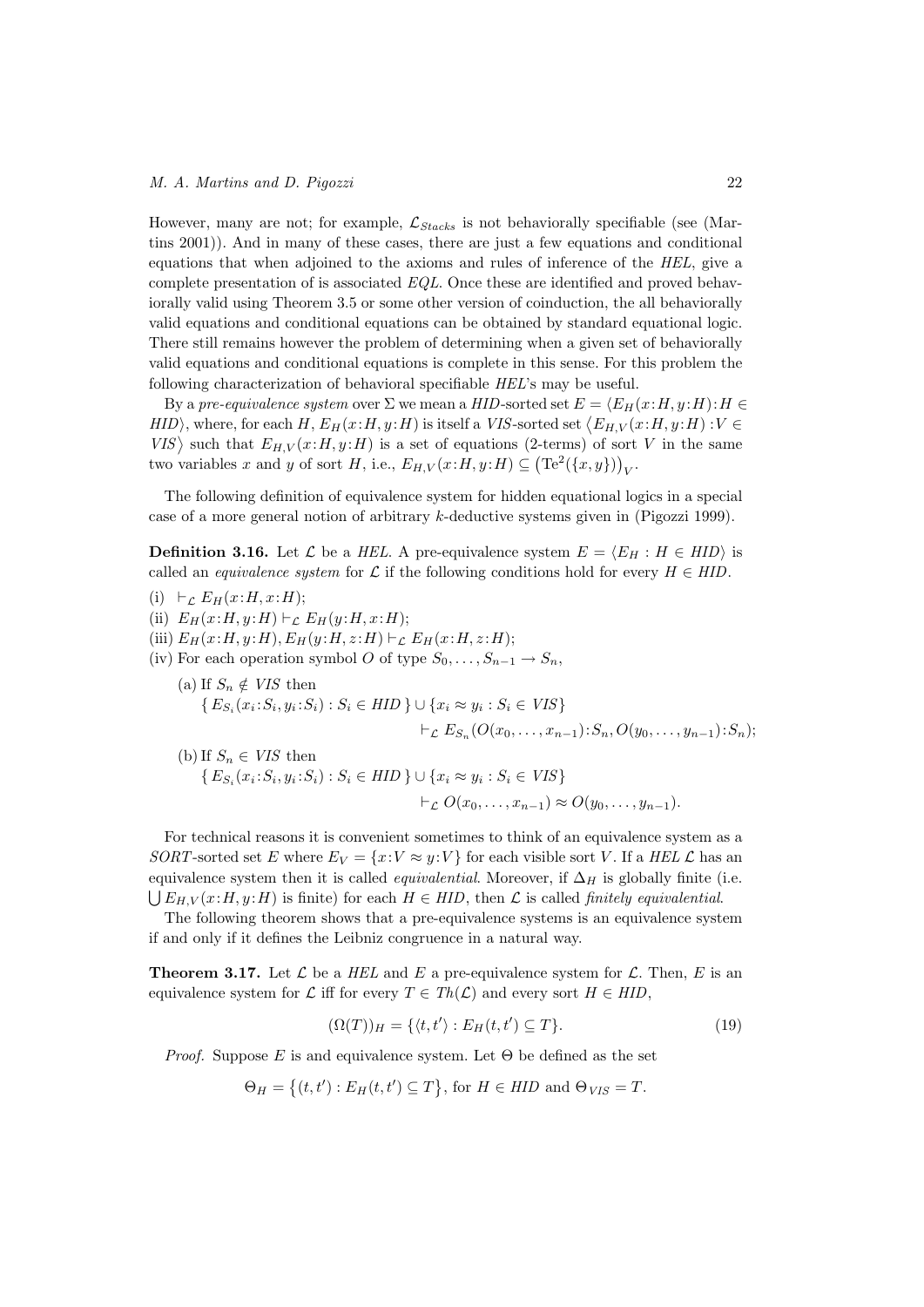From the definition of equivalence system it is easily seen that  $\Theta$  is a congruence with visible part T. To see that  $\Theta$  is the largest such congruence, let  $\Phi$  be any congruence whose visible part is T. Assume that  $t \equiv t'(\Phi_H)$ . Then for every equation  $\delta_0(x, y) \approx \delta_1(x, y)$  in  $E_{H,V}$ 

$$
\delta_0(t,t) \equiv \delta_0(t,t') \; (\Phi_V) \quad \text{and} \quad \delta_1(t,t) \equiv \delta_1(t,t') \; (\Phi_V).
$$

Thus, since  $\Phi_V = T_V$ .

$$
\langle \delta_0(t,t), \, \delta_0(t,t') \rangle, \langle \delta_1(t,t), \, \delta_1(t,t') \rangle \in T_V.
$$

But  $\langle \delta_0(t,t), \delta_1(t,t) \rangle \in T_V$ , so by transitivity we have  $\langle \delta_0(t,t'), \delta_1(t,t') \rangle \in T_V$  for every  $\delta_0(x,y) \approx \delta_1(x,y)$  in  $E_{H,V}$ . Hence,  $t \equiv t'$  ( $\Theta_H$ ). Therefore,  $\Theta$  is the largest congruence whose visible part is T, which shows that  $\Theta = \Omega(T)$ .

Suppose now that (19) holds. The properties of  $\Omega(T)$  as a congruence relation whose visible part is  $T$  translate directly into the properties that define  $E$  has an equivalence system. For example condition 3.16(iii) canbe proved in the following way. Let  $T \in Th(\mathcal{L})$ and suppose that  $E_H(t, t'), E_H(t', t'') \subseteq T$  then  $t \equiv t' (\Omega(T))$  and  $t' \equiv t'' (\Omega(T))$ . Hence, by transitivity of  $\Omega(T)$ ,  $t \equiv t''$   $(\Omega(T))$ , i.e.,  $E_H(t, t'') \subseteq T$ . Since this is true for every theory  $T$ , 3.16(iii) holds.  $\Box$ 

Roșu and Goguen in (Roșu and Goguen 2001) introduced the concept of cobasis that is intimately related to our notion of equivalence system. Theorem 3.19 below shows such relationship.

By a pre-cobasis over a hidden signature  $\Sigma$  we mean a HID-sorted set

$$
\Delta = \langle \Delta_H(z:H, \bar{u}:\bar{Q}) : H \in HID \rangle,
$$

where, for each H,  $\Delta_H(z:H, \bar{u}:\bar{Q})$  is itself a SORT-sorted set

$$
\langle \Delta_{H,S}(z:H, \bar{u}:\bar{Q}) : S \in \mathit{SORT} \rangle
$$

such that  $\Delta_{H,S}(z:H,\bar{u}:\bar{Q})$  is a set of H-contexts of sort S, each with distinguished variable z and parameters  $u_0, u_1, \ldots, u_{n_\delta-1}$ , which for convenience we assume is an initial segment of a (possibly infinite) sequence of variables  $\bar{u}:\bar{Q} = \langle u_0:Q_0, u_1:Q_1, u_2:Q_2, \ldots \rangle$ that excludes an infinite set of variables of each sort. We take  $Te_{\bar{O}}(X)$  as shorthand for  $Te_{Q_0} \times Te_{Q_1} \times \ldots$ 

In order to simplify matters we sometimes abuse notation by identifying the SORTsorted set  $\Delta_H$  with its union  $\bigcup_{S \in \text{SOR}T} \Delta_{H,S}$ .

**Definition 3.18.** Let  $\mathcal{L}$  be a HEL. A pre-cobasis  $\Delta = \langle \Delta_H(z : H, \bar{u} : \bar{Q}) : H \in HID \rangle$  is called a *cobasis* for L if, for each  $T \in Th(\mathcal{L})$ , each sort  $H \in HID$  and all  $t, t' \in Te_H$ ,

 $(\forall \delta \in \Delta_H, \ \forall \bar{\vartheta} \in \text{Te}_{\bar{Q}}(X), \ \delta(t, \bar{\vartheta}) \equiv \delta(t', \bar{\vartheta}) \ (\Omega(T))) \implies t \equiv t' \ (\Omega(T)).$ 

If, for each  $H \in HID$ ,  $\Delta_{H,S} = \emptyset$  for every non-visible S,  $\Delta$  is said to be *visible*. If  $\Delta_H$  is globally finite for each  $H \in HID$ ,  $\Delta$  is said to be *locally globally finite*.

It follows from Theorem 2.8 that the set of all visible contexts is an example of a visible cobasis.

Recall that a signature  $\Sigma$  is *standard* if there is a ground term of every sort.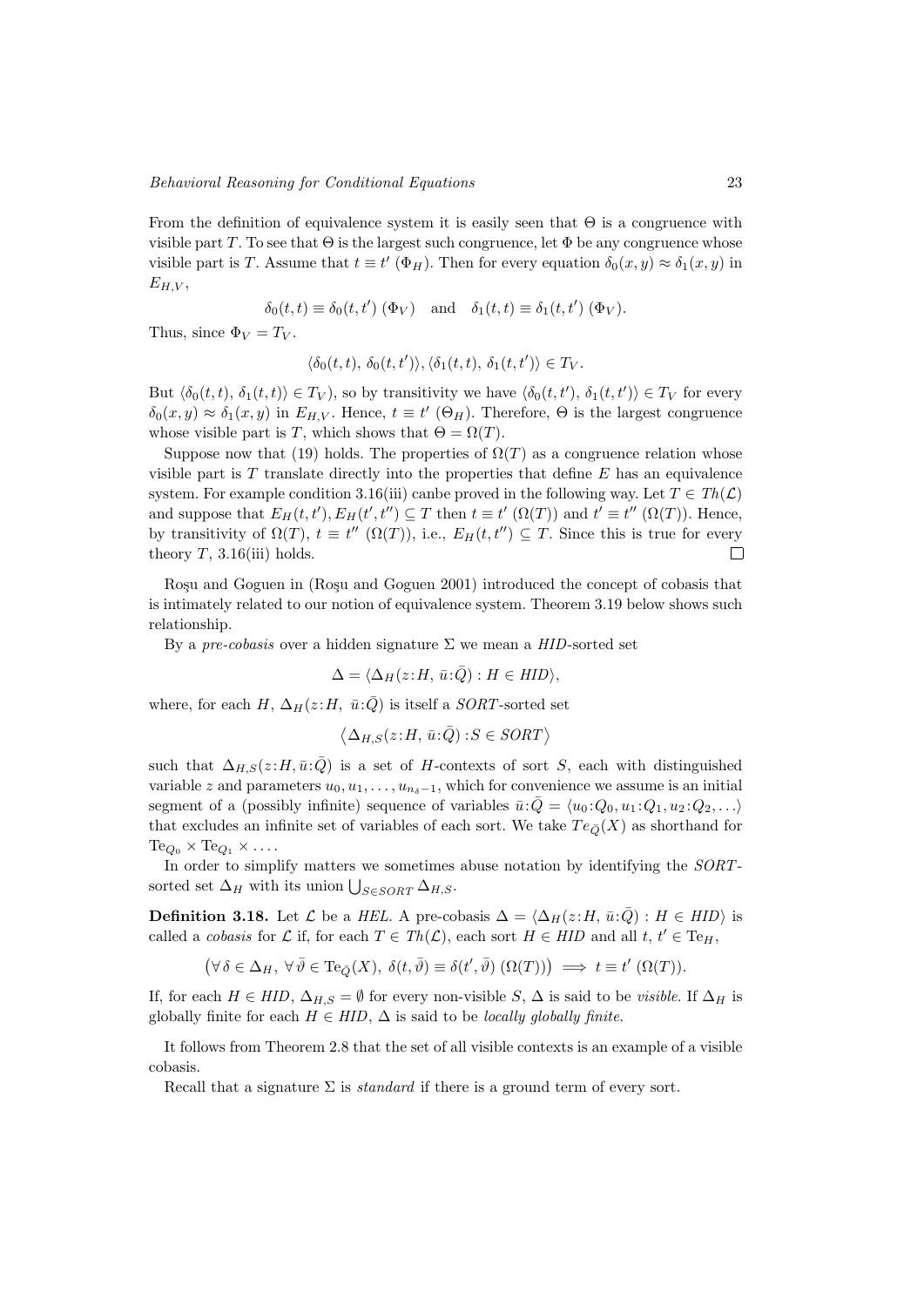**Theorem 3.19.** Let  $\mathcal{L}$  be a specifiable HEL over a standard signature  $\Sigma$ . Then the following conditions are equivalent.

- (i)  $\mathcal L$  is behaviorally specifiable.
- (ii)  $\mathcal L$  is finitely equivalential.
- (iii) There is a visible cobasis  $\Delta$  for  $\mathcal L$  such that the set of parameters is empty and  $\Delta_H$ is globally finite for each hidden sort H.

*Proof.* (iii)  $\implies$  (ii). Let  $\Delta$  be a globally finite visible cobasis for  $\mathcal L$  with and empty set of parameters and such that  $\Delta_H$  is globally finite for each  $H \in HID$ . Define, for each hidden sort  $H$  and each visible sort  $V$ ,

$$
E_{H,V}(x:H,y:H) = \{ \delta(x:H) \approx \delta(y:H) : \delta(z:H) \in \Delta_{H,V}(z:H) \}.
$$

Suppose  $E_H(t,t') \subseteq T$ . Then  $\delta(t) \equiv \delta(t')$   $(\Omega(T))$  for each  $\delta \in \Delta_H$  since  $T \subseteq \Omega(T)$ . Hence  $t \equiv t'$  ( $\Omega(T)$ ) by definition of cobasis. Conversely, if  $t \equiv t'$  ( $\Omega(T)$ ), then  $\delta(t) \equiv$ δ(t') (Ω(T)) since Ω(T) is a congruence. Thus  $E_H(t,t') \subseteq T$  since each equation in  $E_H(t, t')$  is visible and  $\Omega(T)_{VIS} = T$ . Applying Theorem 3.17 we have that  $E(x, y)$  is a equivalence system for  $\mathcal L$  such that  $E_H$  is globally finite for each  $H \in HID$ .

(ii)  $\implies$  (i). Let  $E(x, y)$  be an equivalence system for  $\mathcal L$  such that  $E(x, y)$  is globally finite for each  $H \in VIS$ . Define  $\mathcal{L}'$  as the  $EQL$  obtained from  $\mathcal{L}^+$  by adding, for each hidden sort  $H$ , the new inference rule

$$
x \approx y \quad \text{if} \quad \varphi_1(x, y) \approx \psi_1(x, y), \dots, \varphi_n(x, y) \approx \psi_n(x, y), \tag{20}
$$

where  $E_H(x;H, y;H) = \{\varphi_1(x,y) \approx \psi_1(x,y), \ldots, \varphi_n(x,y) \approx \psi_n(x,y)\}.$  We will show that  $\{ \Omega(T) : T \in Th(\mathcal{L}) \} = Th(\mathcal{L}').$ 

Let  $T \in Th(\mathcal{L})$ . We have already seen that  $\Omega(T) \in Th(\mathcal{L}^+)$ , so in order to get  $\Omega(T) \in$ Th( $\mathcal{L}'$ ), it is enough to show that  $\Omega(T)$  is closed under the new inference rules (20). Let t, t' be H-terms such that  $\varphi_i(t, t') \equiv \psi_i(t, t')$  ( $\Omega(T)$ ) for  $i \leq n$ . Since the  $\varphi_i(t, t') \approx \psi_i(t, t')$ are visible equations, we have  $E_H(t,t') \subseteq T$ , and hence  $t \approx t'$   $(\Omega(T))$  by Theorem 3.17. So  $\{ \Omega(T) : T \in Th(\mathcal{L}) \} \subseteq Th(\mathcal{L}')$ .

To prove the other inclusion, let  $G \in Th(\mathcal{L}')$ . Since  $G \in Th(\mathcal{L}^+)$ ,  $G_{VIS} \in Th(\mathcal{L})$ , and hence  $G \subseteq \Omega(G_{VIS})$  because  $\Omega(G_{VIS})$  is the largest congruence whose visible part is  $G_{VIS}$ . Suppose  $t \equiv t'$   $(\Omega(G_{VIS})_H)$ . Since E is an equivalence system,  $E_H(t,t') \subseteq$  $(G_{VIS})_H$ . So  $\varphi_i(t, t') \equiv \psi_i(t, t')$   $(\Omega(G))$  for all  $i \leq n$ . Using the inference rule (20) we conclude that  $\langle t, t' \rangle \in G$ . Hence  $\Omega(G_{VIS}) \subseteq G$ , and thus  $G = \Omega(G_{VIS})$ .

Therefore,  $\mathcal{L}'$  is the behavioral specification of  $\mathcal{L}$ .

(i)  $\implies$  (iii). Suppose that  $\mathcal L$  is behaviorally specifiable and let  $\mathcal L'$  be its behavioral specification. Let H be a fixed but arbitray hidden sort, and let  $x, y$  be two distinct variables of sort H. Let G be the  $\mathcal{L}'$ -theory generated by the pair  $\langle x, y \rangle$ , i.e.,  $G =$  $Con_{\mathcal{L}'}(\{(x, y)\})$ . Then  $G_{VIS}$  is finitely generated because G is (see the remarks following Theorem 3.14). On the other hand, by Theorem 2.8  $G_{VIS}$  is also generated by the set

$$
\big\{\langle \varphi(x\!:\!H,\bar{\vartheta}\!:\!\bar{Q}),\ \varphi(y\!:\!S,\bar{\vartheta}\!:\!\bar{Q})\rangle:\varphi\in C_H, \bar{\vartheta}\in\mathrm{Te}_{\bar{Q}}(X)\,\big\},
$$

where  $C_H$  is the set of all visible H-contexts. In fact, let T be the L-theory generated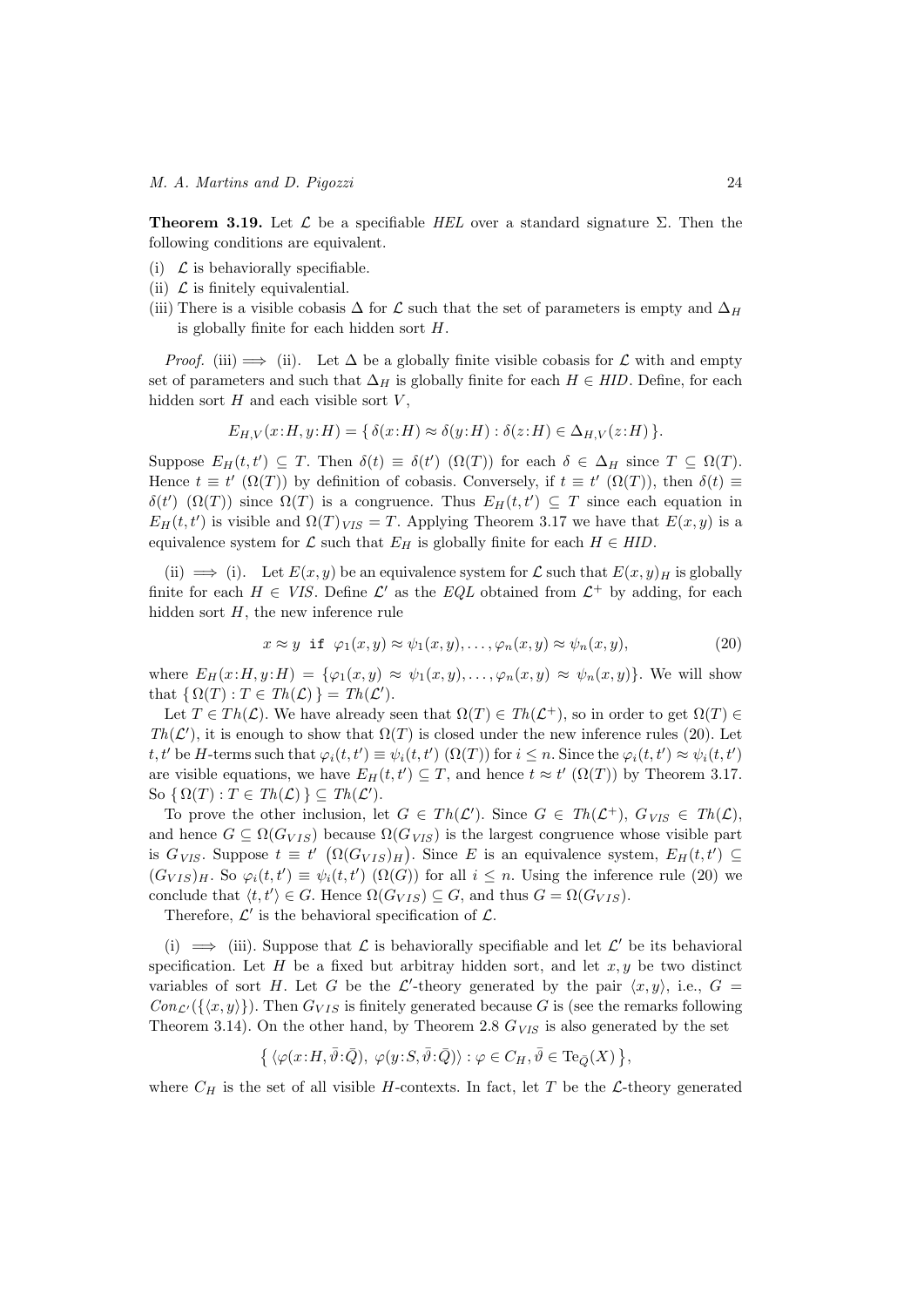by this set of equations. Then  $x \equiv y(\Omega(T))$ , and hence, since  $\Omega(T)$  is an  $\mathcal{L}'$ -theory by assumption, we have that  $G \subseteq \Omega(T)$ . It follows that  $G_{VIS} \subseteq \Omega(T)_{VIS} = T$ . On the other hand, it is obvious that  $T \subseteq G_{VIS}$ . So  $G_{VIS} = T$ .

Consequently, there is a finite subset

$$
\Delta_H(z: H, v_1: R_1, \ldots, v_n: R_n) := \{ \delta_i(z: H, v_1: R_1, \ldots, v_n: R_n) : i \leq m \}
$$

of visible H-contexts such that the set of equations  $\{\delta_i(x:H, \bar{v}:\bar{R}) \approx \delta_i(x:H, \bar{v}:\bar{R}) : i \leq$  $m\}$  also generates  $G_{VIS}$ . In particular

$$
\begin{aligned} \left\{ \delta_i(x;H,\,\bar{v}:\bar{R}) \approx \delta_i(x;H,\,\bar{v}:\bar{R}) : i \leq m \right\} \\ &\vdash_{\mathcal{L}} \varphi(x;H,\bar{u}:\bar{Q}) \approx \varphi(y;H,\bar{u}:\bar{Q}) \quad \text{for each } \varphi \in C_H, \quad (21) \end{aligned}
$$

where we assume without loss of generality that  $\bar{u}:\bar{Q}$  is a infinite sequence of variables each of which is distinct from  $v_1, \ldots, v_n$ . Let  $\bar{s} : \bar{R} = \langle s_1 : R_1, \ldots, s_n : R_n \rangle$  be a sequence of ground terms; such a sequence exists by the assumption  $\Sigma$  is standard. Consider any  $t, t' \in \text{Te}_H(X)$  and any  $\overline{\vartheta} \in \text{Te}_{\overline{\mathcal{O}}}$ . From (21) we have by the substitution invariance of  $\vdash_{\mathcal{L}}$ that

$$
\begin{aligned}\n\{\delta_i(x:H,\,\bar{s}:\bar{R}) &\approx \delta_i(x:H,\,\bar{s}:\bar{R}) : i \leq m\} \\
&\vdash_{\mathcal{L}} \varphi(t:H,\bar{\vartheta}:\bar{Q}) &\approx \varphi(t':H,\bar{\vartheta}:\bar{Q}) \quad \text{for every } \varphi \in C_H \text{ and } \vartheta \in \text{Te}_{\bar{Q}}(X). \tag{22}\n\end{aligned}
$$

From this we will conclude that  $\Delta' := \langle \Delta_H(x:H, y:H, \bar{s}:\bar{R}) : H \in HID \rangle$  is a locally globally visible cobasis for  $\mathcal L$  with an empty set of parameters. Only the cobasis property is not obvious. For the purpose of verifying it, let  $T \in Th(\mathcal{L})$ ,  $H \in HID$  and  $t, t' \in$ Te<sub>H</sub>(X), and suppose that  $\delta(t,\bar{s}) \equiv \delta(t',\bar{s})$  ( $\Omega(T)_H$ ) for each  $\delta \in \Delta_H$ . Then by (22),  $\varphi(t\overline{\vartheta}) \equiv \varphi(t',\overline{\vartheta})$  for every  $\varphi \in C_H$  and  $\vartheta \in Te_{\overline{Q}}(X)$ . Thus by Theorem 2.8  $t \equiv t'$   $(\Omega(T)_H)$ .  $\Box$ 

The following theorem gives us a method of verifying that a conditional equation is behaviorally valid over an equivalential HEL  $\mathcal L$  entirely in terms of its consequence relation  $\vdash_{\mathcal{L}}$ .

**Theorem 3.20.** Let  $\mathcal{L}$  be an equivalential HEL with equivalence system E. Then the following are equivalent.

(i) The conditional equation

$$
t_n: S_n \approx t'_n: S_n
$$
 if  $t_0: S_0 \approx t'_0: S_0, \ldots, t_{n-1}: S_{n-1} \approx t'_{n-1}: S_{n-1}$ 

is behaviorally valid over  $\mathcal{L}$ ;

(ii)  $\bigcup \{ E_{S_i}(t_i; S_i, t'_i; S_i) : i < n \} \vdash_{\mathcal{L}} E_{S_n}(t_n; S_n, t'_n; S_n).$ 

Furthermore, if  $\mathcal L$  is finitely equivalential, i.e., if  $E_H$  is globally finite for each  $H \in HID$ , then both conditions are equivalent to the following.

(iii) For every  $s \approx s'$  in  $E_{S_n}(t_n; S_n, t'_n; S_n)$ , the visible conditional equation

 $s \approx s'$  if  $\bigcup \{ E_{S_i}(t_i; S_i, t'_i; S_i) : i < n \}$ 

is a derivable rule of  $\mathcal{L}$ .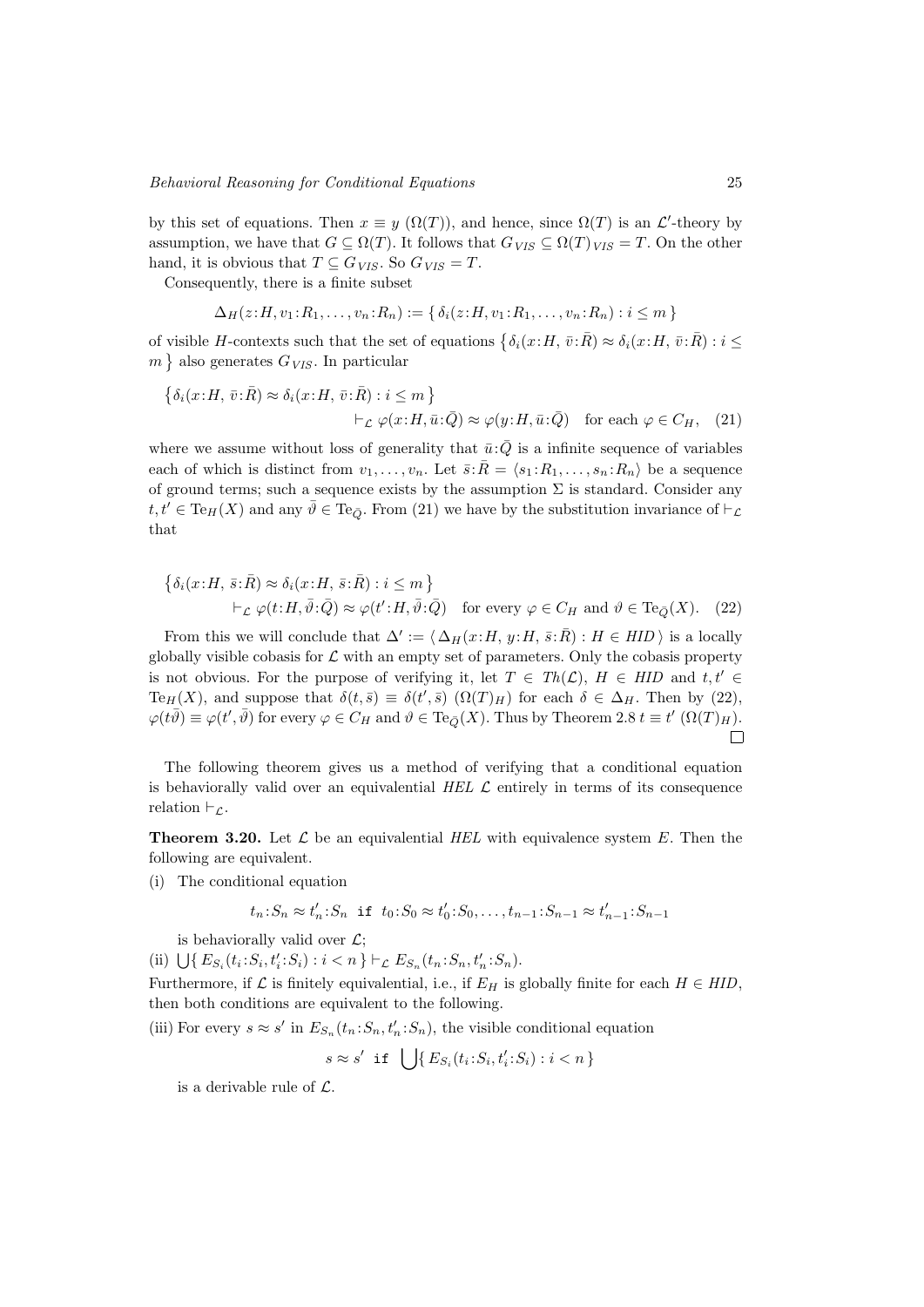*Proof.* (i)  $\Rightarrow$  (ii) Define  $G = Con_{\mathcal{L}}(\bigcup \{E_{S_i}(t_i; S_i, t'_i; S_i) : i < n\})$ . For each  $i < n$ ,  $t_i \equiv t'_i(\Omega(G))$  by Theorem 3.17. Then, from Lemma 3.5 and (i) we get  $t_n \equiv t'_n(\Omega(G))$ . So, applying Theorem 3.17 again, we get  $E_{S_n}(t_n, t'_n) \subseteq G$ , i.e., (ii) holds.

(ii)  $\Rightarrow$  (i) Let  $T \in Th(\mathcal{L})$ . Suppose that  $t_i \equiv t'_i(\Omega(T))$  for each  $i < n$ . Then, by Theorem 3.17,  $\bigcup \{ E_{S_i}(t_i; S_i, t'_i; S_i) \subseteq T$ . Hence, by (ii),  $E_{S_n}(t_n; S_n, t'_n; S_n) \subseteq T$ , and thus  $t_n \equiv t'_n (\Omega(T))$ .

The equivalence of (ii) and (iii) is immediate if  $E$  is globally finite.

It follows easily from this theorem that, if a  $HEL \mathcal{L}$  is equivalential and some equivalence system for it is RE, in particular if  $\mathcal L$  is finitely equivalential, then the set of conditional equations that are behaviorally valid over  $\mathcal L$  is RE. Moreover, in view of the remarks following Theorem 3.10, the set is recursive if the set of derivable (visible) conditional equations of  $\mathcal L$  is recursive.

## 4. Applications

Many of the the HEL's encountered in practice are equivalential, and in these cases Theorem 3.20 seems to be a useful way of verifying a conditional equation is behaviorally valid. The following two example illustrate this phenomenon.

**Example 4.1.** (Flags) We will use Theorem 3.20 to prove that  $rev(F) \approx G$  if  $rev(G) \approx$  $F$  is behaviorally valid in  $\mathcal{L}_{Flag}$ .

It can be verified that  $\mathcal{L}_{Flag}$  is finitely equivalential with finite system  $E = \langle E_{Bool}, E_{flag} \rangle$ , where  $E_{Bool}(x:Bool, y:Bool) = \{x \approx y\}$  and

$$
E_{flag}(x: flag, y: flag) = \{up?(x) \approx up?(y)\}
$$

(see (Martins 2001)). Using (ii) of Theorem 3.20, it is enough to prove that

$$
up?(rev(G)) \approx up?(F) \vdash_{\mathcal{L}_{Flag}} up?(rev(F)) \approx up?(G). \tag{23}
$$

We have the following deduction in  $\mathcal{L}_{Flas}$ :

 $up?(rev(G)) \approx up?(F)$  $\neg(wp? (G)) \approx up? (F)$  (axiom and IR<sub>2</sub>)  $\neg(\neg(wp? (G))) \approx \neg(wp? (F))$  (inf. rule IR<sub>3</sub>)  $up? (G) \approx \neg (up? (F));$  ( $\neg \neg x \approx x$  and IR<sub>2</sub>)  $up? (G)) \approx up? (rev(F))$  (axiom and IR<sub>2</sub>)

So, (23) is proved. Hence,  $rev(G) \approx F \models^{\text{beh}}_{\mathcal{L}_{Flag}} rev(F) \approx G$ .

**Example 4.2.** (Stacks) It can be verified that  $\mathcal{L}_{Stacks}$  is equivalential with equivalence system  $E = \langle E_{num}, E_{stak} \rangle$  where  $E_{num}(x:num, y:num) = \{x \approx y\}$  and  $E_{stack}(x:stack, y:stack) = \{Top(Pop^n(x)) \approx Top(Pop^n(y)) : n \geq 0\}$  (see (Martins 2001)).

It can be shown that,  $S \approx Push(n, S') \models_{\mathcal{L}_{Stacks}}^{beh} Pop(Pop(S)) \approx Pop(S').$ 

For that, it is enough to prove that

 $\Box$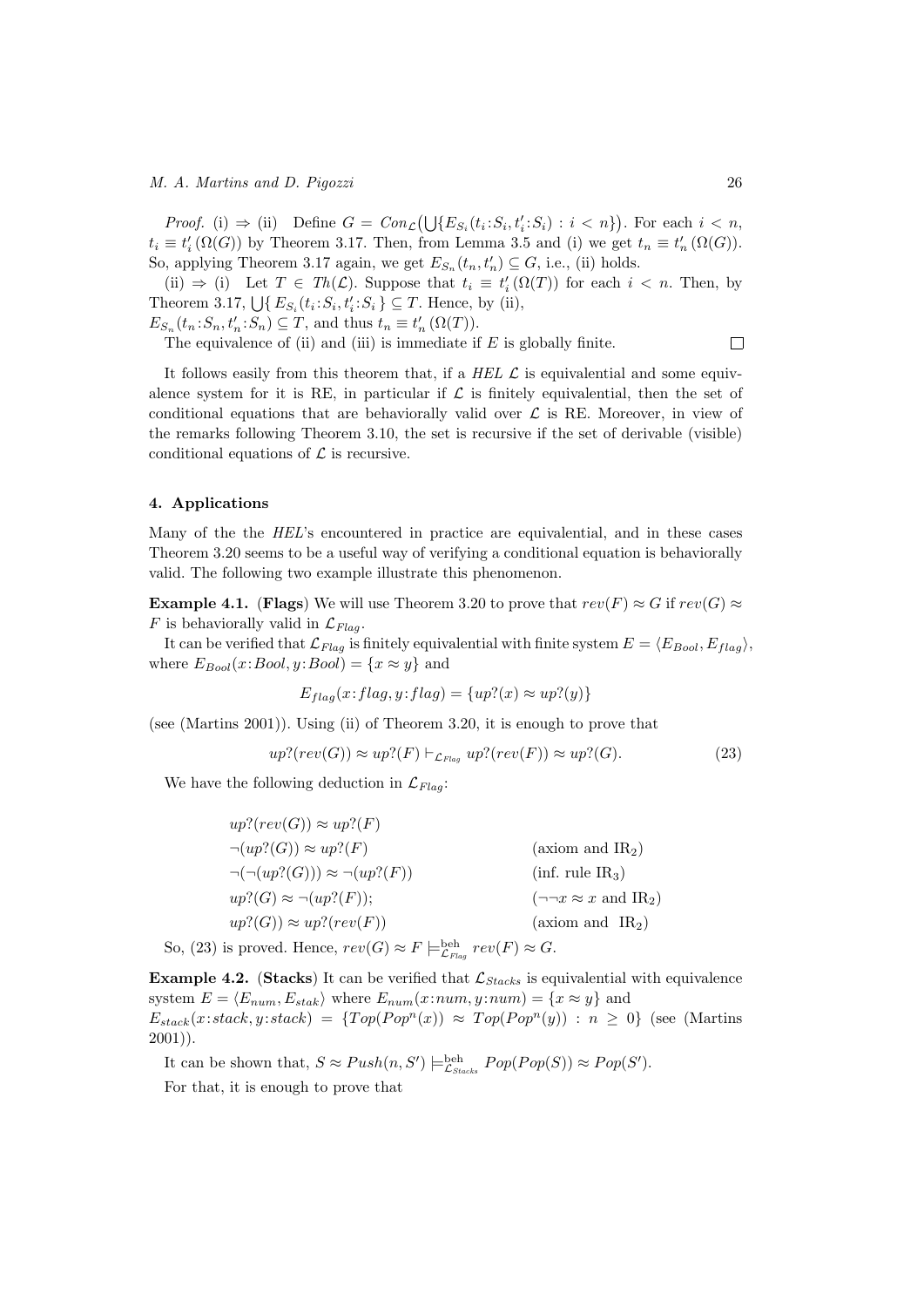$$
\{Top(Pop^n(S)) \approx Top(Pop^n(Push(n, S'))): n \ge 0\} \vdash_{\mathcal{L}_{Stacks}}\{Top(Pop^n(Pop(Pop(S)))) \approx Top(Pop^n(Pop(S'))): n \ge 0\}
$$

This is a straightforward consequence of the axioms and rules for  $\mathcal{L}_{Stacks}$  given in Example 2.12.

It is shown in (Martins 2001) that  $\mathcal{L}_{Stacks}$  is not finitely equivalential, hence is not behaviorally specifiable. However, the above equivalence system is clearly RE (indeed recursive), equivalence since the set of derivable rules of  $\mathcal{L}_{Stacks}$  is recursive (this is easily seen), we have that the set of behaviorally valid conditional equations of  $\mathcal{L}_{Stacks}$ is recursive.

## References

- Bidoit, Michel and Hennicker, Rolf, Behavioural theories and the proof of behavioural properties, Theor. Comput. Sci. 165 (1996), no. 1, 3–55.
- Blok, W. J. and Pigozzi, Don, Algebraizable logics, Mem. Am. Math. Soc. 396 (1989).
- Bouhoula, Adel and Rusinowitch, Michaël, Observational proofs by rewriting, Theor. Comput. Sci. 275 (2002), no. 1-2, 675–698.
- Buss, Samuel and Roşu, Grigore, Incompleteness of behavioral logics, Reichel, Horst (ed.), CMCS 2000. Coalgebraic methods in computer science, Berlin, Germany, March 25-26, 2000. Amsterdam: Elsevier, Electronic Notes in Theoretical Computer Science. 33, 19 p., electronic only, 2000.
- Ehrig, Hartmut and Mahr, Bernd, Fundamentals of algebraic specification 1: Equations and initial semantics, EATCS Monographs on Theoretical Computer Science, Springer-Verlag, New York, N.Y., 1985.
- Goguen, Joseph and Malcolm, Grant Hidden coinduction: Behavioural correctness proofs for objects, Math. Struct. Comput. Sci. 9 (1999), no. 3, 287–319.
- Goguen, Joseph and Malcolm, Grant A hidden agenda, Theor. Comput. Sci. 245 (2000), no. 1, 55–101.
- Gorbunov, Viktor A., Algebraic theory of quasivarieties. Transl. from the Russian, Siberian School of Algebra and Logic. New York, NY: Consultants Bureau. xii, 1998.
- Hennicker, Rolf Structural specifications with behavioural operators: semantics, proof methods and applications, Ph.D. thesis, 1997.
- Leavens, Gary and Pigozzi, Don, Equational reasoning with subtypes, Iowa State University, Technical Report TR #02-07, July 2002. ftp://ftp.cs.iastate.edu/pub/techreports/TR02- 07/TR.pdf
- Martins, Manuel António Behavioral equivalence relation in hidden equational logics, Manuscript, December 2001.
- Pigozzi, Don, Abstract algebraic logic, Encyclopedia of Mathematics, Supplement III (M. Hazewinkel, ed.), Kluwer Academic Publishers, Dordrecht, December 2001, pp. 2–13.
- Pigozzi, Don, Abstract algebraic logic and the specification of abstract data types, Preprint, June 1999.
- Reichel, H., Behavioural validity of conditional equations in abstract data types, Contributions to general algebra 3, Proc. Conf., Vienna 1984, 301-324 , 1985.
- Rosu, Grigore *Hidden logic*, Ph.D. thesis, University of California, San Diego, 2000.
- Rosu, Grigore and Goguen, Joseph, *Hidden congruence deduction*, Automated Deduction in Classical and Non-Classical Logics (R. Caferra and G. Alzer, eds.), Lecture Notes in Artificial Intelligence, vol. 1761, Springer-Verlag, 2000, pp. 252–267.